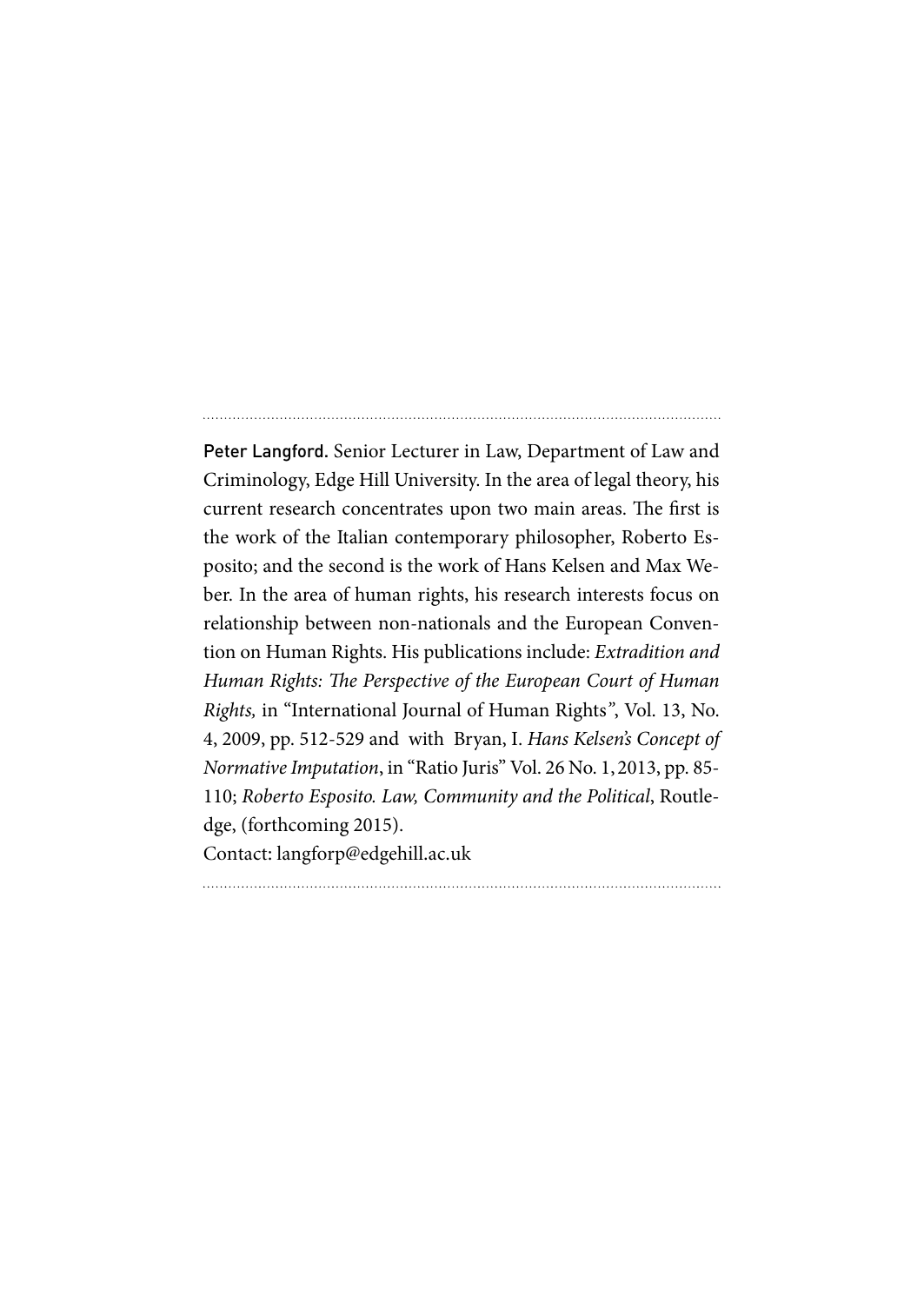# **HANS KELSEN'S GOD AND THE STATE: The Theory of Positive Law as methodological Anarchism**

Peter Langford

Edge Hill University

Reception date June  $23<sup>rd</sup> 2014$ ; Acceptance date July  $22<sup>nd</sup> 2014$ . This article is the result of research activities developed at Department of Law and Criminology, Edge Hill University, in collaboration with Laboratorio Kelsen - Dipartimento di Scienze Giuridiche, Università degli Studi di Salerno.

## **Abstract**

This article situates Hans Kelsen's essay, *God and the State*, against the horizon of Bakunin's *God and the State*. This enables Kelsen's methodology to be revealed as a circumscription of Feuerbach's Left Hegelianism and its further radicalization in Bakunin. Kelsen's separation of law from any foundation other than in law itself prefigures the question of the relationship between law and life in contemporary Italian theoretical work on the notion of biopolitics. In place of a simple reversal of Kelsen's methodological procedure, the question should centre upon distinguishing law from life without repeating the opposition between the materiality of life and the abstraction of law prefigured in Kelsen's text.

#### **Keywords**

Anarchism, Bakunin, God, Kelsen, State.

## **Resumen**

Este artículo pone la obra de Hans Kelsen, *God and the State*, en el horizonte de *God and the State* de Bakunin. Esto facilita a la metodología de Kelsen el hecho de manifes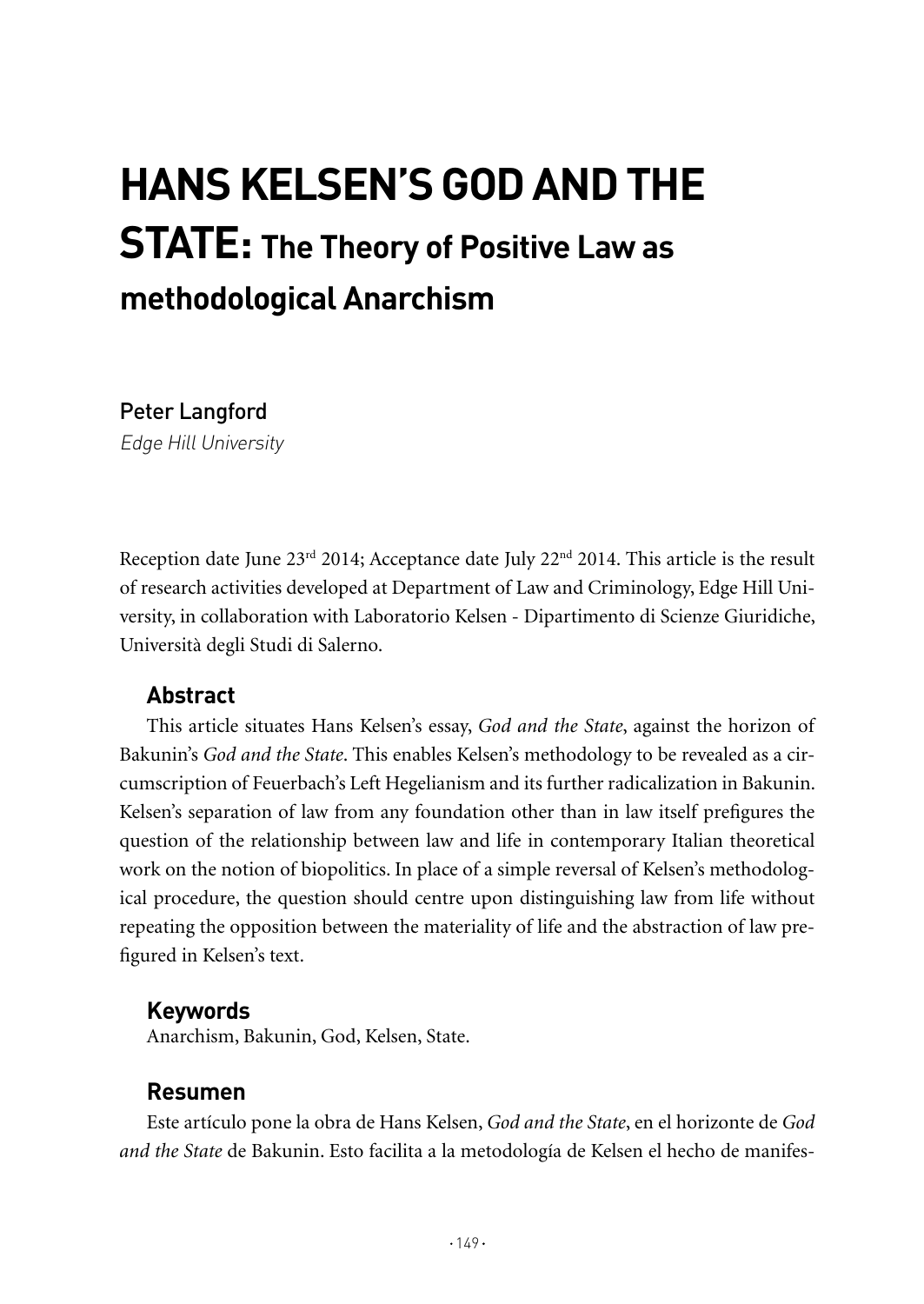tarse como una delimitación del hegelianismo de izquierda de Feuerbach y su ulterior radicalización en Bakunin. La separación del derecho de Kelsen de cualquier fundamento diferente del derecho mismo prefigura la discusión sobre la relación entre derecho y vida en el estudio teórico italiano contemporáneo sobre el concepto de biopolítica. En lugar de una simple inversión del procedimiento metodológico de Kelsen, la discusión debería centrarse en la distinción entre derecho y vida, sin detenerse en la oposición entre materialidad de la vida y abstracción del derecho prefigurado en la obra de Kelsen.

#### **Palabras clave**

Anarquismo, Bakunin, Dios, Kelsen, Estado.

### **Introduction1** \*

Hans Kelsen's *God and the State*, of 1922<sup>2</sup>, is conventionally considered to be a text whose minor position and importance is determined by a process of theoretical development resulting in the *Pure Theory of Law: Introduction to the Problems of Legal Theory*  (*Reine Rechtslehre. Einleitung in die rechtswissenschaftliche Problematik)*, of 1934.3 The reconsideration of this text does not seek to directly place into question the minor status of this text in relation to this wider characterization of the path of Kelsen's theoretical development of a theory of positive law. Rather, it seeks to situate the text against the horizon of the explicit *and* implicit theoretical frameworks upon which Kelsen draws in order to construct the theory of positive law as methodological anarchism.

From this perspective, the explicit textual citation, reference and interpretative discussion of Durkheim, Feuerbach and Freud is supplemented by the consideration of the implicit presence of Bakunin in Kelsen's text. The introduction of Bakunin, as an implicit presence, derives, initially, from the identity between the title of Kelsen's text and that of one of Bakunin's final, posthumously published works, *God and the State*, 1882.4

<sup>1</sup>. \* This article began as a seminar presentation to staff and graduate students at the Faculty of Law, University of Salerno. I am very grateful to Dr Valeria Giordano for the invitation to the participate in the seminar, and for the subsequent opportunity, at the invitation of *Soft Power*, to submit this article.

<sup>2.</sup> H. Kelsen, "God and the State", in H. Kelsen, *Essays in Legal and Moral Philosophy*, Springer, Dordrecht, 1973, pp. 61-82.

<sup>3.</sup> H. Kelsen, *Introduction to the Problems of Legal Theory*, Oxford University Press, Oxford, 1997.

<sup>4.</sup> M. Bakunin, *God and the State*, Dover Publications, New York, 1970.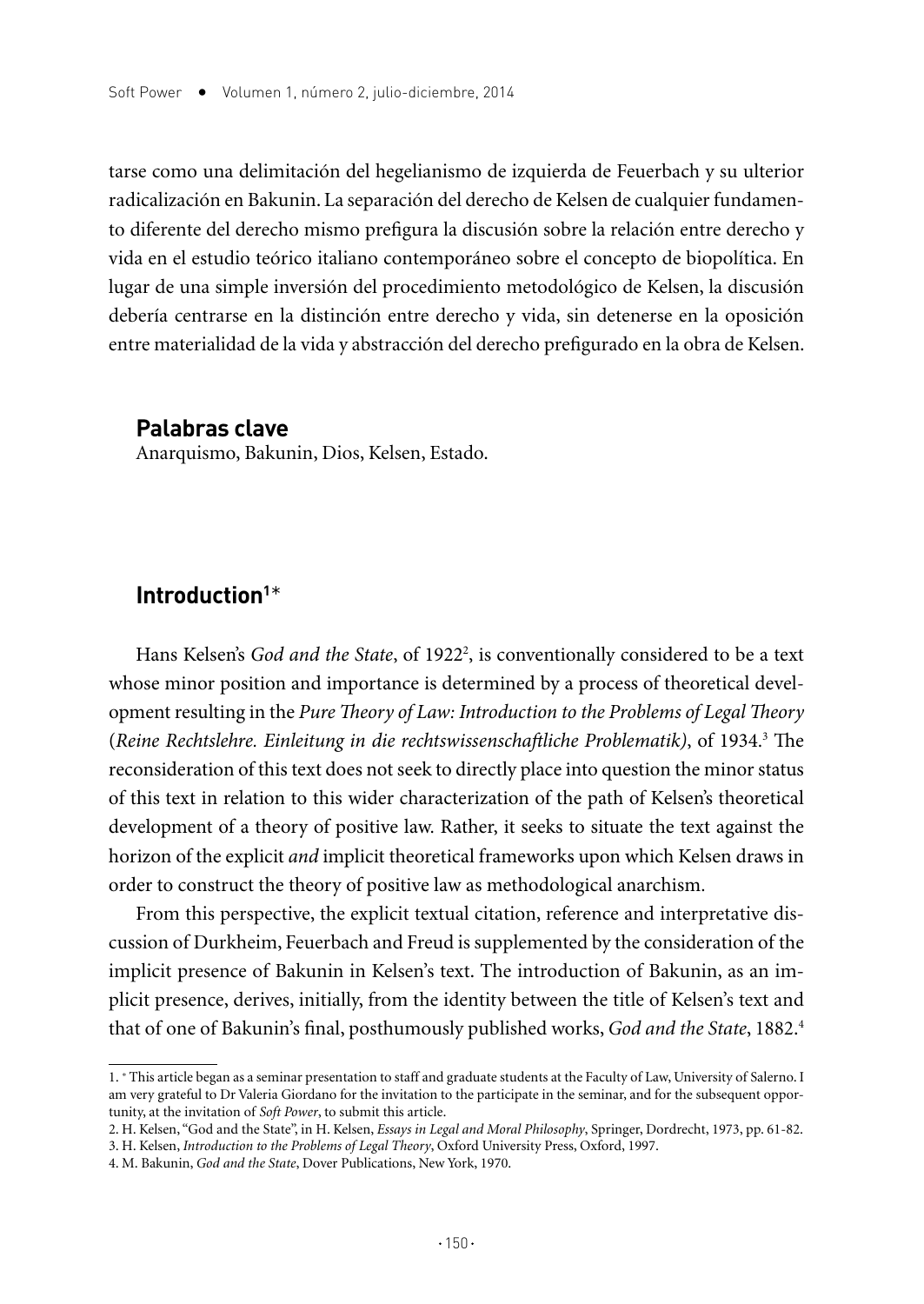The revelation of this identity then becomes the basis for the attribution of Bakunin's text as an 'intertext' within Kelsen's own text: the shaping of Kelsen's text by the implicit presence of Bakunin's text.5

The recognition of Bakunin as this intertextual presence provides the initial interpretative orientation for the detailed analysis of the argumentative structure of Kelsen's text. The elaboration of the position of methodological anarchism, with which Kelsen's text concludes, can then be situated as a reworking which circumscribes the tradition of Left Hegelianism (Feuerbach) with its political extension, or radicalization, in Bakunin.<sup>6</sup>

This level of analysis is then combined with the further questioning of Kelsen's text in relation to the methodological construction of "a *purely legal theory* of the state": "a *stateless theory of the state*".7 In this effect of methodological purification, the text can be considered, or, suggested to contain the prefiguration of the question of the relationship between law and life in contemporary Italian theoretical work orientated by the notion of biopolitics. This enables the methodological structure of Kelsen's text to be comprehended as the separation of law from life. Here, the purpose is not to pass to the simple reversal of Kelsen's methodological procedure, as the materialism of Feuerbach and Bakunin is not the origin which Kelsen's methodology obscures. Rather, the question becomes whether, and in what manner, it is possible to distinguish law from life without repeating the opposition between the materiality of life and the abstraction of law prefigured in Kelsen's text.

## **The initial methodological step: The psychological parallelism of the religious and the social**

#### **Part 1**

The object of research is initially designated through the adoption of the insights of psychology in order to connect the concept of God with the concept of the state. The '*and*' of God and the state is created by introducing the 'parallelism' or analogy which psy-

<sup>5.</sup> The notion of intertext is utilized here with the limited purpose of opening the possibility for a particular interpretative approach this specific text of Kelsen, and the question of the subsequent trajectory of Kelsen's theory of postive law. It does not seek to enter into the further theoretical questions which arise from the notion of intertextuality developed in the early work of Kristeva. See, in particular, J. Kristeva, "The Bounded Text" and "Word, Dialogue, and Novel", both in J. Kristeva, *Desire in Language: A Semiotic Approach to Literature and Art*, Columbia University Press, New York, 1980, pp. 36-63 and pp. 64-91.

<sup>6.</sup> On the origin of Bakunin's thought in Left Hegelianism, see the excellent examination in J.-C. Angaut, *Bakounine jeune hégélien. La philosophie et son dehors*, ENS, Paris, 2007.

<sup>7.</sup> H. Kelsen, "God and the State", p. 81.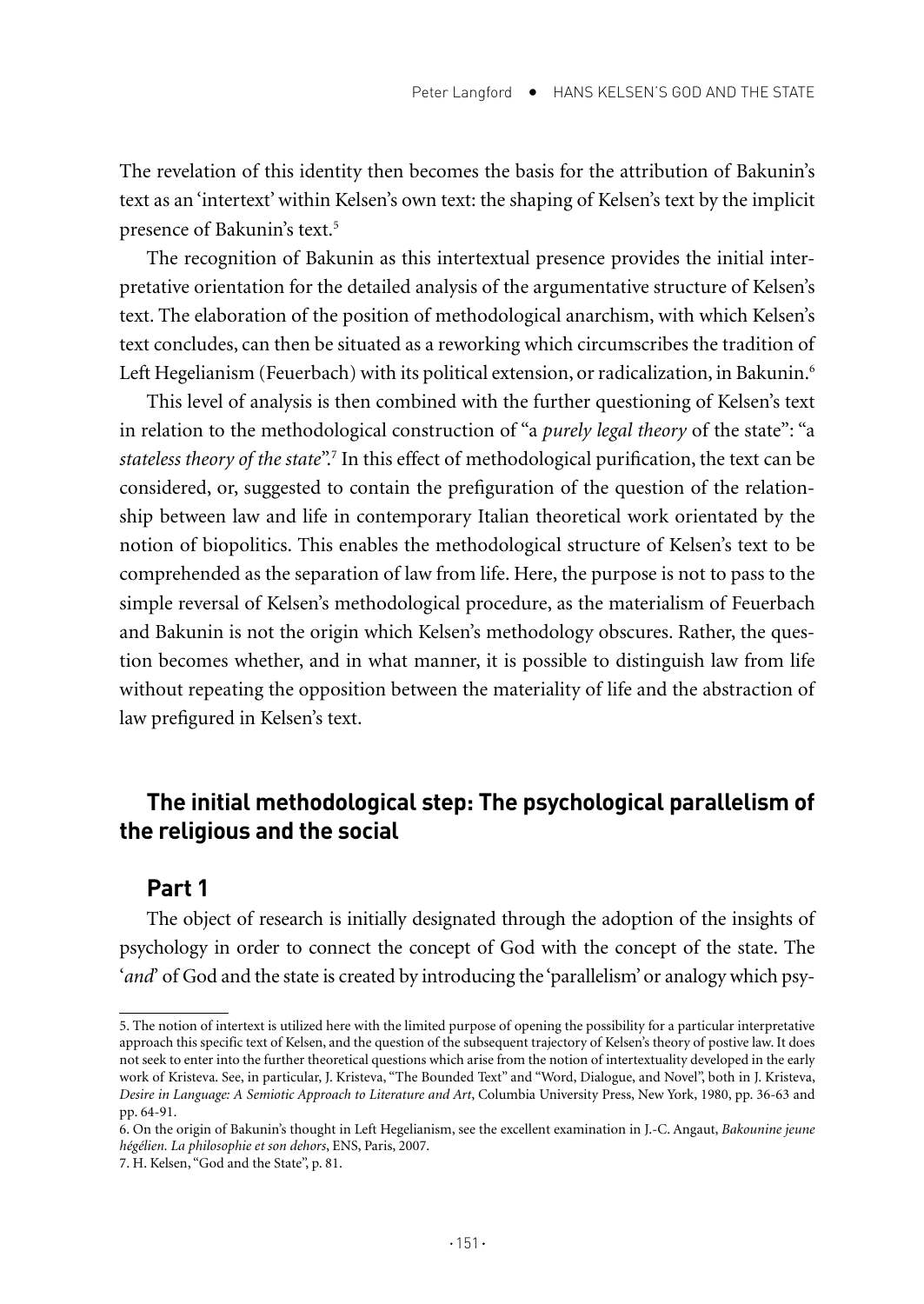chology identifies between the religious question and the social question: the individual's experience of God (the religious) and the individual's experience of society (the social).

The parallelism or analogy commences from the "consciousness of a supraindividual authoritarian being."<sup>8</sup> At this level, psychology holds that there is no essential difference between the normative authority of God, through the possession of "the soul of the individual", and the claim of unconditioned obedience "with which society enters into [the individual] consciousness."9

This consciousness of a supraindividual authoritarian being contains the elements of dependence and subordination, but Kelsen also introduces further complexity into this parallelism. Psychology is utilized to disqualify the claims of theology relating to the position and authority of God, as there is "no psychical phenomenon having absolute power, efficacy or intensity."10 This deflation of theology is the corollary of the psychological acknowledgement of the capacity of society –mere social authority– "to [compel] men against their deepest instincts."<sup>11</sup>

The complexity of this psychological phenomenon is increased by the acknowledgement that dependence and subordination, as the effect of the consciousness of a supraindividual authoritarian being, is accompanied by the "complementary idea of an authority creating the social nexus."12 While this is evident at the social level, as the basis upon which "the social group takes root in individual consciousness"<sup>13</sup>, the acknowledgement of this, at the religious level, extends the question of the initial parallelism to the relationship between authority and community.

In this extension, the religious community, as the "universal interconnection" –"an intimate communion between [the individual] himself and all other beings imbued with the spirit and will of God"- reveals a underlying pantheistic logic of cosmic community, of merger "into a single being."14 The dynamic of religious experience removes the sense that the logic of the social and the religious are opposites (religious: community to authority social: authority to community). For Kelsen, authority and community are "not two distinct objects", "merely different stages in the mind's progress, which are not successive in only one way."15

- 10. Ibid., p. 62.
- 11. Ibid.
- 12. Ibid., p. 61. 13. Ibid.
- 
- 14. Ibid., p. 62. 15. Ibid.

<sup>8.</sup> Ibid., p. 62.

<sup>9.</sup> Ibid., p. 61.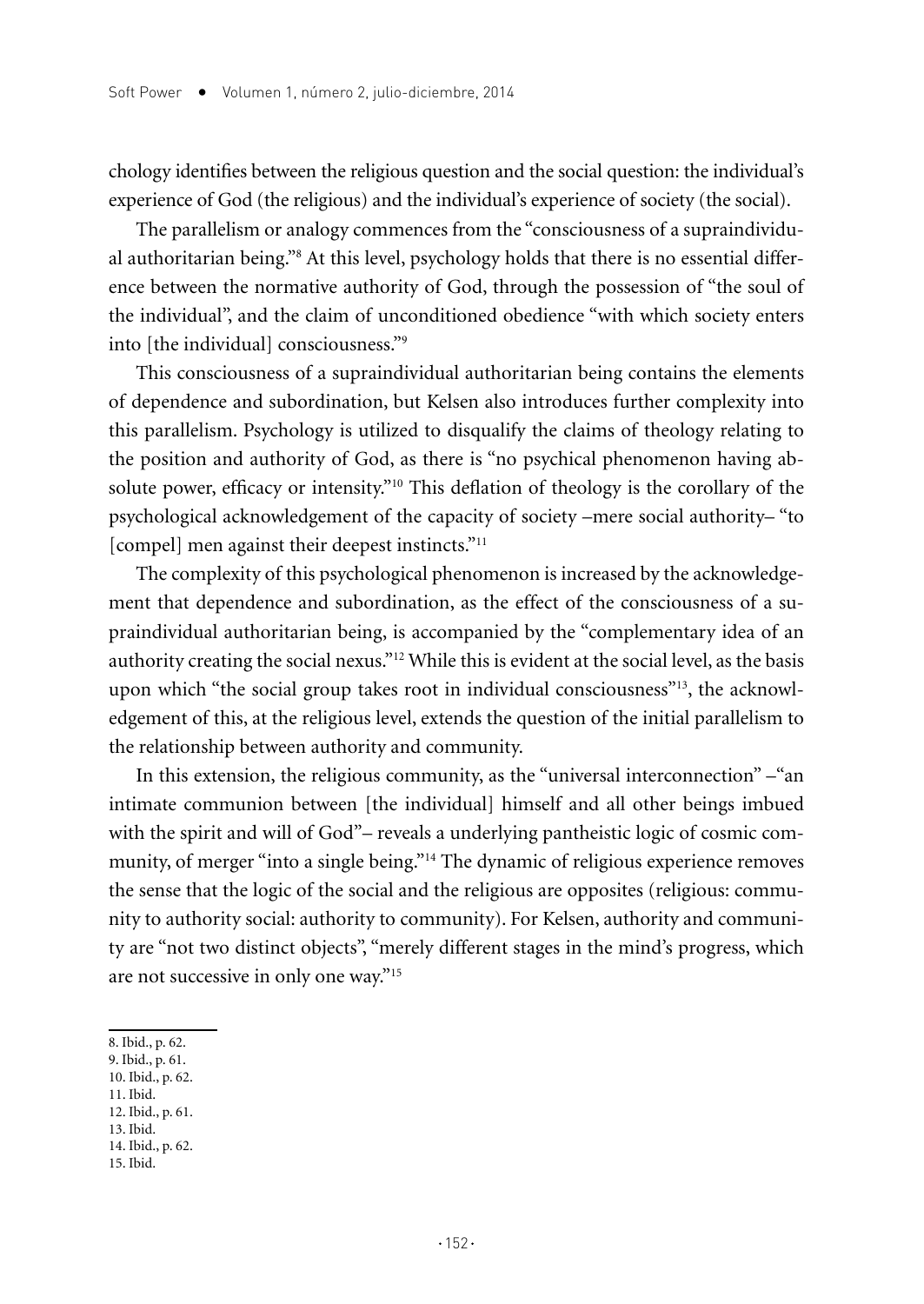The further development of the methodological insights of this parallelism confronts a potential limit in the comparative parameters of the cosmic community and social community. The cosmic community, predicated upon the indistinction of nature and society, "embraces all objects whatsoever, organic and inorganic alike."16 The human community is "confined to men, and is merely a human association."<sup>17</sup>

The limit is overcome by acknowledging the dual concept of God which contains both the notion of highest purpose and the notion of absolute good. From this acknowledgement, there arises a further displacement of the theological understanding of God by anthropology. Here, the primacy of the mythological comprehension of God is the origin from which all further notions of the dual concept of God arise, and, in relation to which, Kelsen identifies a process of secularization.

The origin in mythology enables a comprehension of the "intimate relation between the religious and the social pattern."18 For, the essential indistinction of mythology "between the ethico-normative and a natural cause" reveals a generalized normativity in which "the essential dividing line between man and the rest of nature disappears."<sup>19</sup> In this attribution of human behaviour to things, in which nature is itself a society, there is a universal system of norms which have as their content the behaviour of all things and hence make all things into "men", i.e., into men in the ethico-normative sense of "persons" or recipients of norms.<sup>20</sup> This comprehension of original normativity is dissolved in the process of secularization which Kelsen attributes to the passage from myth to science. The transformation of myth to science results from the reorientation of the questioning of "the behaviour of things" – from "why they should so behave, or be obliged to so to do" to "the effect of a cause": the purification of the conception of causality from the idea of a command directed to, or aiming at, the effect.<sup>21</sup>

This dissolution renders the ethico-normative level increasingly marginal with the generalization of this scientific concept of causality from nature "to men as well."<sup>22</sup> The original indistinction between society and nature of mythology is replaced with another form of indistinction in which

- 17. Ibid., p. 62.
- 18. Ibid., p. 64.
- 19. Ibid., p. 63. 20. Ibid.
- 21. Ibid.
- 

<sup>16.</sup> Ibid., p. 63.

<sup>22.</sup> Ibid., p. 64.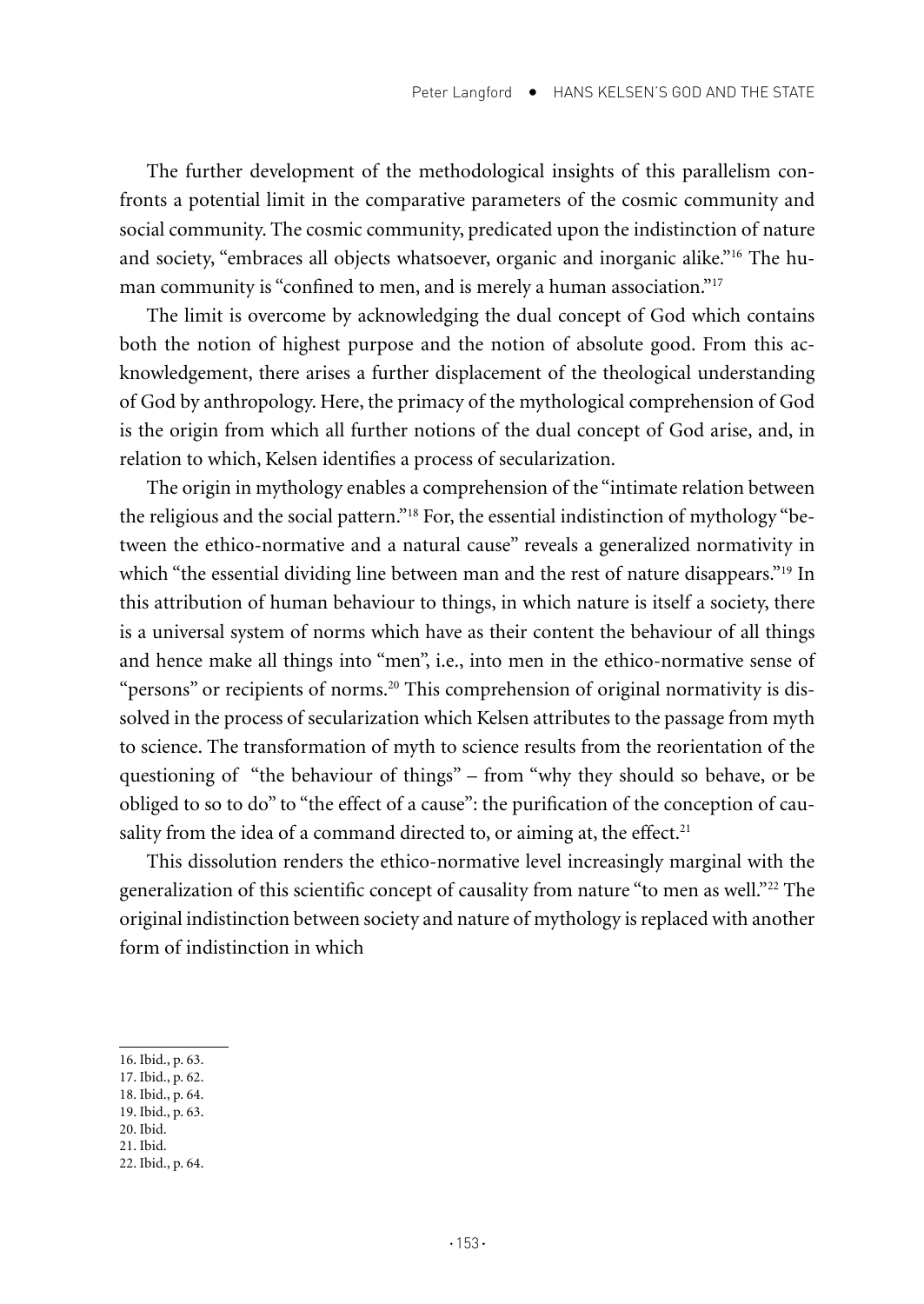society so far as it is regarded as an aggregate of actual, causally determined modes of behaviour among men, becomes transformed into nature, into a branch of nature not essentially to be distinguished from other parts of the universal causal order of things. And only insofar as consideration directed to the social maintains itself as an ethically (or juristically) normative viewpoint, can society be constituted as an object distinct from nature.23

Kelsen, therefore, insists that in order to retain the insights of the psychological parallelism of religion and society, access to this origin be retained by re-centring consideration upon "the original ethico-normative meaning" of God as opposed to an exclusively causal conception of God.<sup>24</sup> From this re-centering, the parallelism is retained, as it remains comprehensible that "[t]he essence of the religious experience involves a social element [and] the essence of the social experience a religious one $^{225}$ : "[t]he two orders in fact coincide, since for the primitive his kind is identical with God, or ranks at least as the representative, the son, servant or instrument of God, and his command as God's will."<sup>26</sup>

### **Part 2**

The co-implication of religious and social experience, which this psychological parallelism reveals, provides the transition to the consideration of Durkheim, Feuerbach and Freud. In this approach, Kelsen's approach breaks with a strictly chronological approach by situating Durkheim prior to Feuerbach in order to utilize Feuerbach to extend, and deepen further, this initial parallelism. The final move to Freud's *Totem and Taboo*27 then enables Kelsen to pass from psychology to psychoanalysis in which Freud assumes the position of the psychoanalytic 'origin' of the Durkheimian and Feuerbachian enquiries into the psychology of religious experience.

Durkheim's *The Elementary Forms of Religious Life*28, and, in particular, the notion of totemism, generated from "psychological enquiry into the facts"29, indicates that "the

<sup>23.</sup> Ibid.

<sup>24.</sup> Ibid.

<sup>25.</sup> Ibid.

<sup>26.</sup> Ibid.

<sup>27.</sup> S. Freud, *Totem and Taboo*, in J. Strachey (ed.) *The Standard Edition of the Complete Psychological Works of Sigmund Freud, Volume XIII (1913-1914): Totem and Taboo and Other Works,* Horgarth Press and the Institute of Psychoanalysis, London, 1955, pp. vii-162 (Kelsen refers to the 2<sup>nd</sup> German edition published by Internationaler Psychoanalytischer Verlag, Leipzig-Wien-Zurich, pp. viii-216).

<sup>28.</sup> E. Durkheim, *The Elementary Forms of Religious Life*, The Free Press, New York, 1995.

<sup>29.</sup> H.Kelsen, "God and the State", p. 64.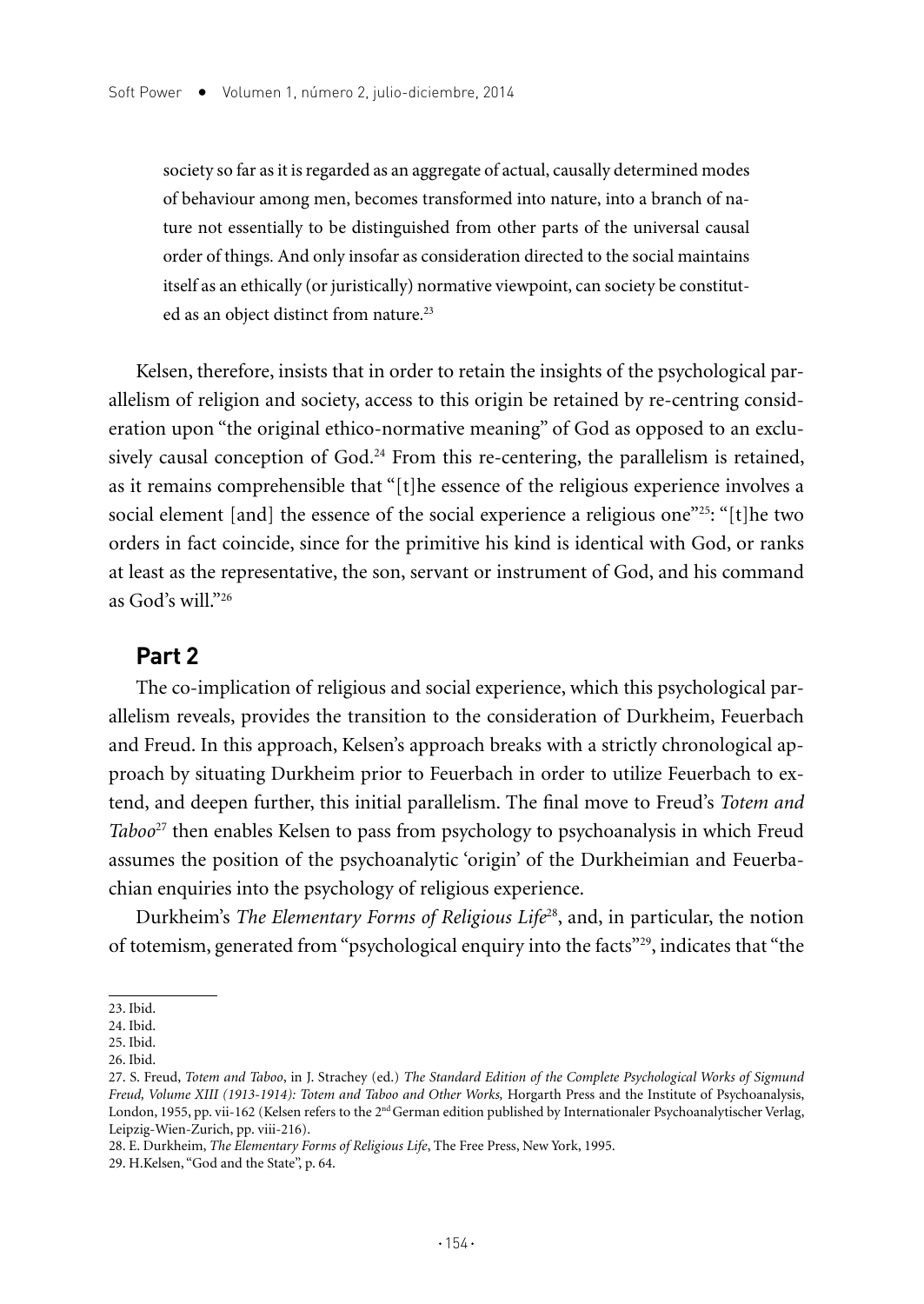religious experience is exhaustively describable as the social, and that in the element of authority and community which is equally essential to religious and social experience alike, no difference of content is discernible in either case."30 Feuerbach's *The Essence of Religion* (1845)<sup>31</sup> then extends the equality of religious and social experience, from a psychological standpoint, to indicate that there is "no special religious feeling, no special religious sense, and consequently no special religious object either, to which the religious experience is wholly and solely related, or religious veneration directed."32 Hence, from the psychological standpoint, there is no essential difference between "the worship of God and the worship of idols", nor between "reverence for heroes and princes [...] [and] the adoration of the deity."<sup>33</sup>

These initial indications, from the psychological standpoint, in Durkheim and Feuerbach, of the "similarity of the religious and social attitudes" find their origin, for Kelsen, in Freud: the "elementary psychical experience" of "the child's relationship to his father."<sup>34</sup> This primary (primal) experience of paternal authority is the origin of the experience of every subsequent authority "as father."<sup>35</sup> The structure of paternal authority, in its psychoanalytical comprehension, is "equivocal", as the drive to self-subjection "which in some way aims at pleasure is at the same time the wish to subject others to oneself."36 This, again, leads Kelsen to the insistence that there is no "special psychology of the religious man, for in fact it is simply the psychology of social man."37

The continued insistence on the psychological parallelism is accompanied by a more complex presentation of "self-subjection under the authority of the group."38 Here, equality of subjection to the authority of the group is the experience of indirect mastery, through subjection to the individual member's chosen authority. The individual group member's indirect authority, is not simply the acknowledgement of (common) subjection, but the authority which the individual derives from group membership. This introduces a structure of complementarity between self-subjection and exaltation of the group. Hence,

- 34. Ibid.
- 35. Ibid.
- 36. Ibid., p. 66.
- 37. Ibid.
- 38. Ibid.

<sup>30.</sup> Ibid., pp. 64-65.

<sup>31.</sup> L. Feuerbach, *The Essence of Religion*, Prometheus Books, New York, 2004.

<sup>32.</sup> Ibid., p. 65.

<sup>33.</sup> Ibid.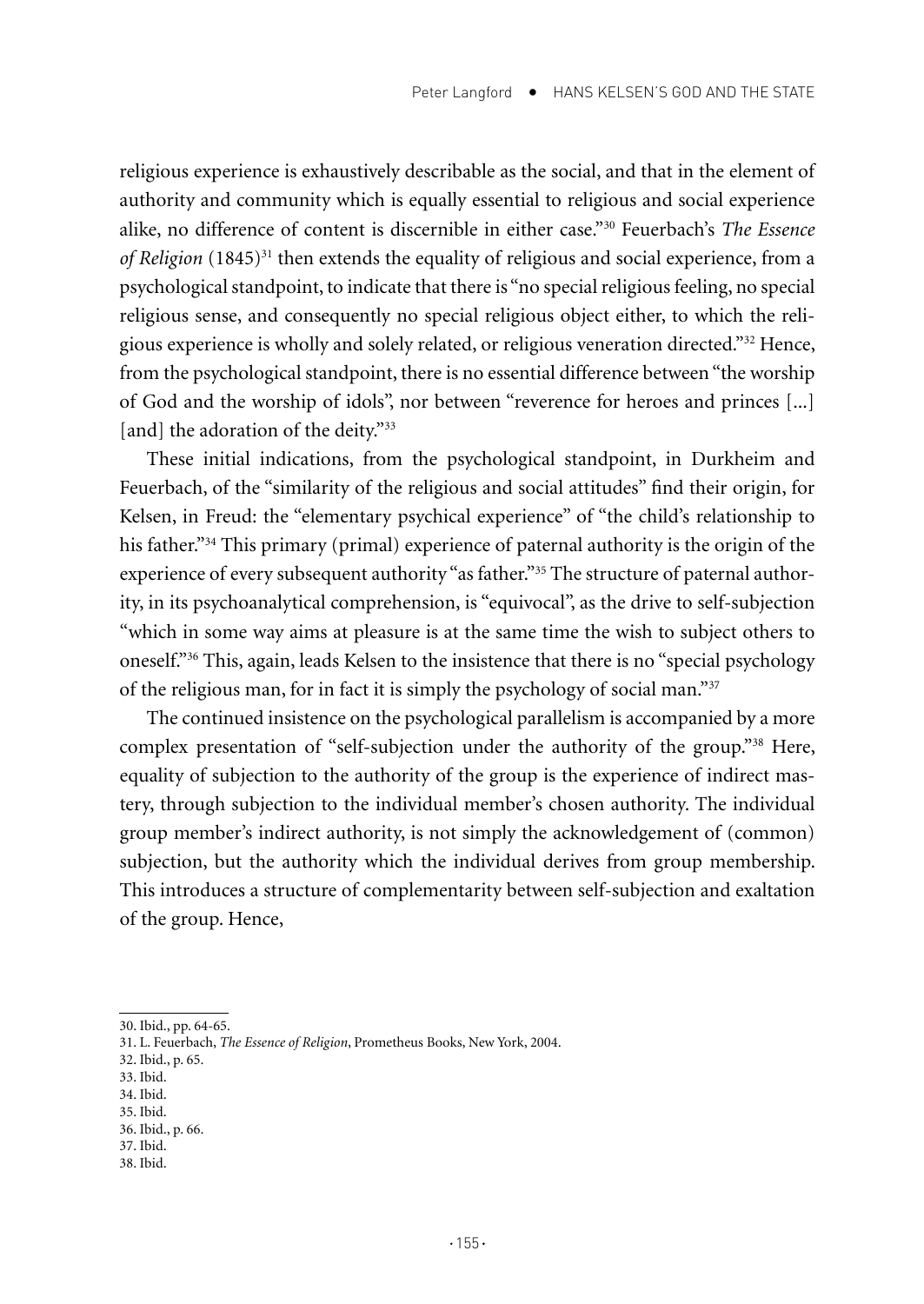[j]ust as the primitive at certain times, when he dons the mask of the totem animal which is the idol of his tribe, may commit all the transgressions which are otherwise forbidden by strict norms, so the civilized man, behind the mask of his God, his nation or his state, may live out all those instincts which, as a simple group-member, he must carefully repress within the group.<sup>39</sup>

The logic of this form of approach, however, is metaphorically a "stripping of masks" to reveal "men putting coercion on other men"<sup>40</sup>:

this discounting of the masks, this looking through them to the naked, naturally necessary, causally determined motions of souls and bodies, is the viewpoint adopted by a scientifically orientated psychology and biology. From it one sees neither religion, nor the nation, nor the state. For these are simply the 'masks', the specific ideologies which arise upon the foundation of the real facts; ideal systems of value-relations or norms which the human mind creates for itself, and into whose own immanent schemes of law one must enter and install oneself, in order to be vouchsafed any of those objects that are referred to as religion, the nation, the state, etc.<sup>41</sup>

The "final methodological insight" is the critique of the attempt, in the further development of psychological parallelism, to reduce the social to nature. The application of the language of cause and effect, in which "an expression of will on the part of one organism should become a cause of the behaviour of another", is in its generality, the impossibility of a "specifically social meaning."42

A specifically social meaning entails detaching oneself from the scientific, psychological standpoint, and attributing an independent existence to these "masks" of God and the state. This, in turn, involves the attribution of an initial coincidence of God and the state: "the national God is simply the deified nation in a personified form."43 The subsequent separation, exemplified by Christianity, involves the "separation of the concept of God from the national community."44 In this separation is contained "a

42. Ibid.

<sup>39.</sup> Ibid., pp. 66-67.

<sup>40.</sup> Ibid., p. 67.

<sup>41.</sup> Ibid.

<sup>43.</sup> Ibid., p. 68.

<sup>44.</sup> Ibid.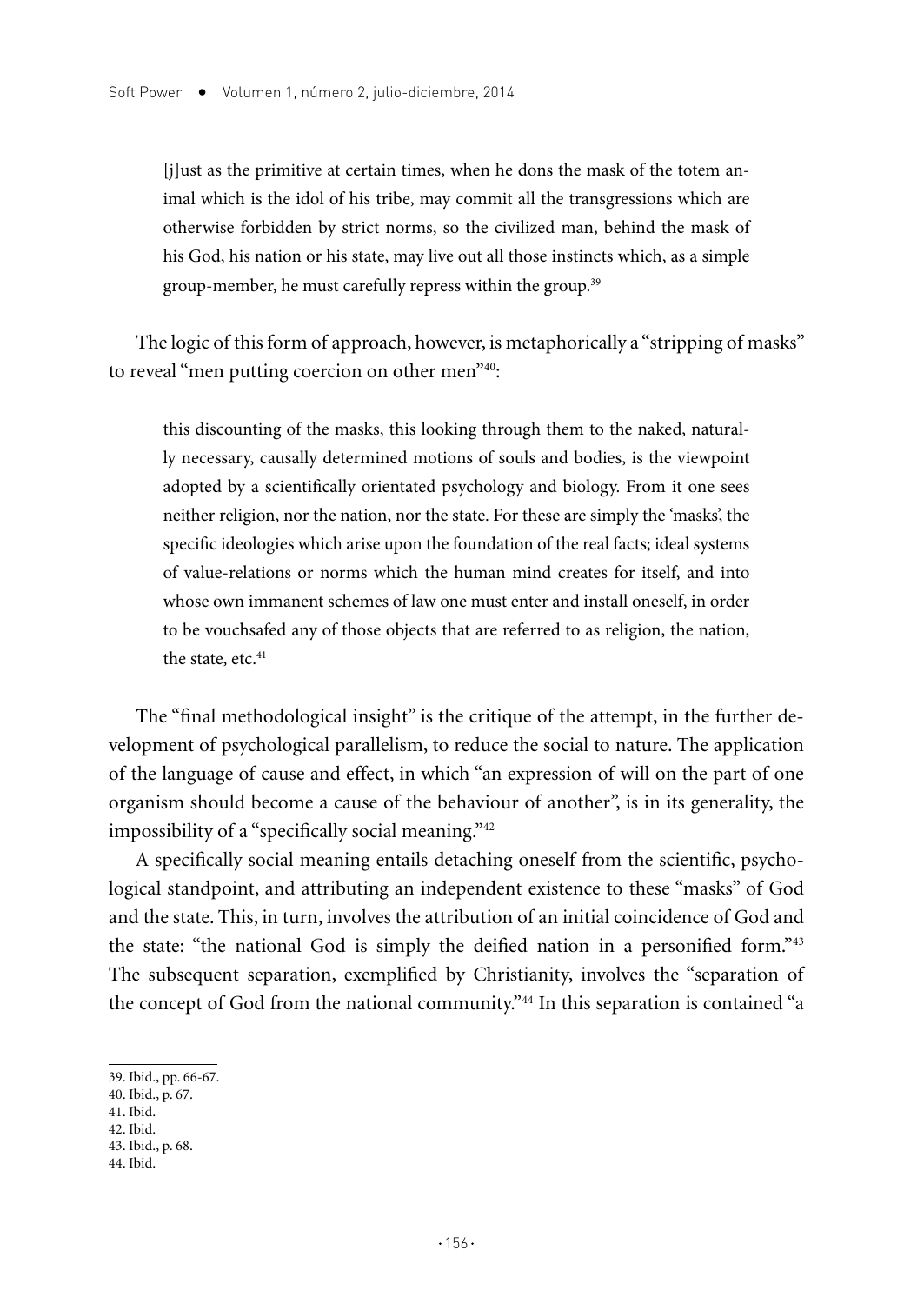supranational God" and "a consciousness of mankind."45 From this separation emerges "the idea of a society above the state, a community of all men which bursts the bounds of the individual state."46 Yet, this "cosmopolitan God of Christianity" exists with the "multitude of other Gods" of other nation states. For, the co-belonging of the social and the religious is expressed in the triad people-national feeling-God. This triad provides the concluding parallel between religion and the social, and the passage to the consideration of the question and response to the theory of the state through its parallels in the theology.

## **The final methodological step: From psychological parallelism to the critique of knowledge**

The passage to the theory of the state and its parallels in theology, involves the transition from psychology to epistemology, in the form of a critique of knowledge. In this passage, the psychological parallelism is replaced with parallelism in "the abstract idea of the unity of this order [which] seeks an intuitive expression for itself in the anthropomorphic mental aid of personification."47 The transition from a parallelism established by psychology to one established by a critique of knowledge reflects the effect of the preceding engagement with Vaihinger's *Die Philosophie des Als Ob*48 in Kelsen's article, of 1919, entitled "Zur Theorie der juristischen Fiktionen."49 Kelsen adopts a qualified acceptance of Vaihinger's notion of a fiction in which the central importance of this notion, for a critique of knowledge, is recognized while insisting upon the requirement for a more refined and precise formulation of the Vaihingerian notion of a fiction, as a specifically 'legal fiction', within the field of law.

The connection between *God and the State* and *Zur Theorie der juristischen Fiktionen* derives from the first part of *Zur Theorie der juristischen Fiktionen* in which Kelsen specifies the character and operation of the 'legal fiction' in a science or theory of law.50 This character and operation, within a theory of law, is to be "clearly distinguished" from that

<sup>45.</sup> Ibid.

<sup>46.</sup> Ibid.

<sup>47.</sup> Ibid., p. 69.

<sup>48.</sup> H. Vaihinger *Die Philosophie des Als Ob*. *System der theoretischen, praktischen und religiösen Fiktionen der Menschheit auf Grund eines idealistischen Postivismus. Mit einem Anhang über Kant und Nietzsche*<sup>2</sup> , Felix Meiner Verlag, Leipzig, 1913. This is the edition to which Kelsen refers rather than the 3<sup>rd</sup> Edition of 1918.

<sup>49.</sup> H. Kelsen, "Zur Theorie der juristischen Fiktionen. Mit besonderer Berücksichtung von Vaihingers Philosophie des Als Ob", in *Annalen der Philosophie und philosophischen Kritik*, I, 1919, pp. 630-658.

<sup>50.</sup> H. Kelsen, "Zur Theorie der juristischen Fiktionen", pp. 630-638.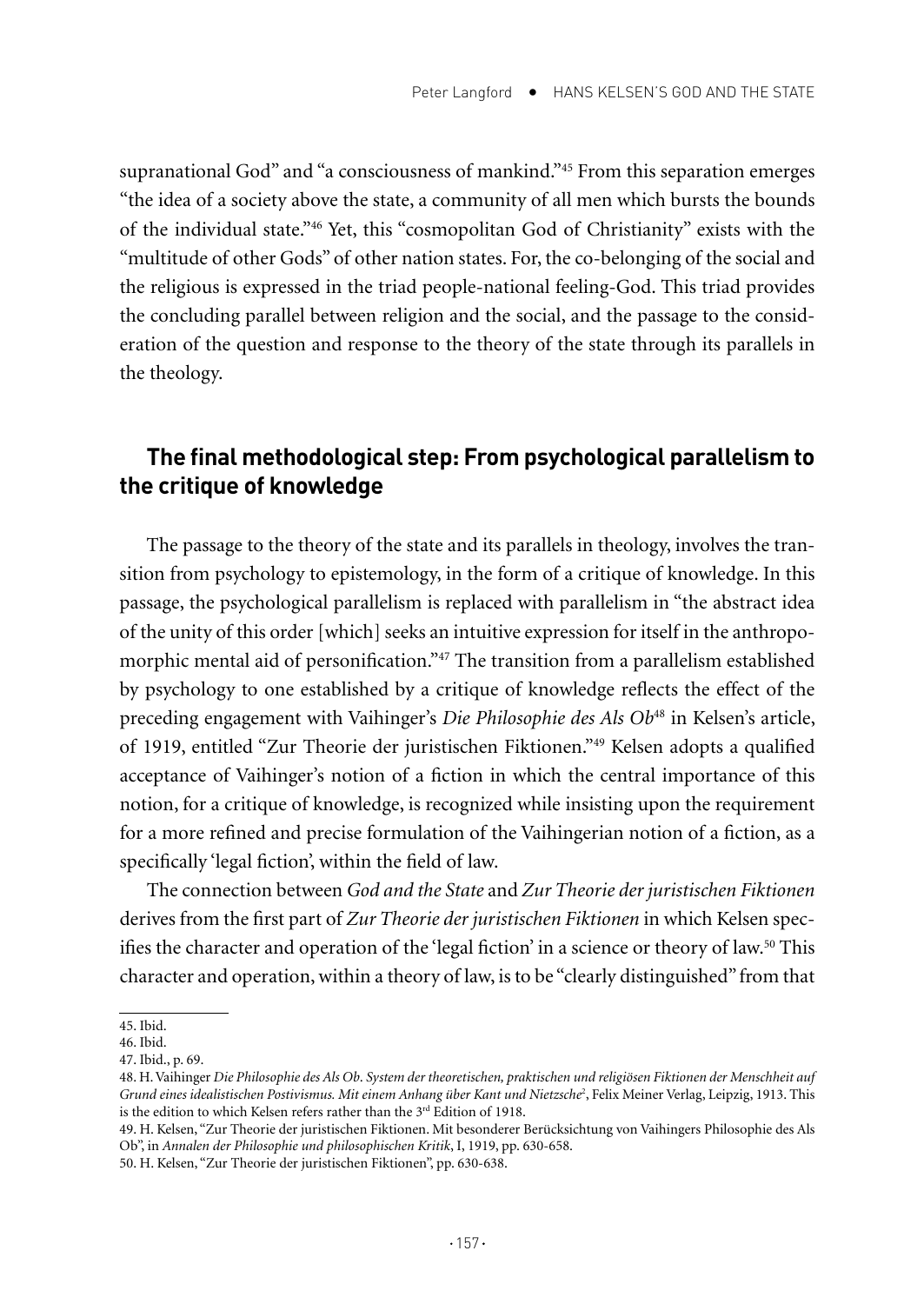which underlies the fictions utilized by "the *legislator* and by *those who apply the law*."51 For, it is within a theory of law that the Vaihingerian notion of a fiction can be held to inform the emergence and existence of specifically legal fictions. The Vaihingerian notion of a fiction, as an object created by the imagination, is an essentially heuristic device which enhances the comprehensibility of a particular field of knowledge.<sup>52</sup> The fiction, therefore, has a distinct status, as means of cognition which is continually open to the risk of being confused with an object of cognition. It is this risk –hypostatization– which a theory of knowledge both recognizes and seeks to limit by insisting upon the maintenance of fictions strictly within the parameters of a *means* of cognition. The theory of knowledge becomes a critique of knowledge to the extent that a particular field, or a particular fiction within a field, is subject to a lack of clarity over the status of fictions.

In *God and the State*, Kelsen emphasizes that the critique centres upon the confusion "between a means and an object of cognition" in which

the personification is hypostatised, i.e., what was merely a tool for grasping the object is taken for a real object; but in this way the object of knowledge is duplicated, and hence is created the pseudo-problem of the relationship of the two entities, where at bottom only the unity of one and the same object should come to be expressed.<sup>53</sup>

In application of this critique to the personification of the state, the state is to be understood as "merely the personification of an order: the legal order."54 For Kelsen, "the object of legal cognition is only the law and nothing but the law, and to conceive the state legally –which is the purpose of constitutional law theory (*Staatsrechtslehre*)– can only mean to conceive the state as law."55 If the personification of the state assumes the form of hypostatization, then, for Kelsen, the theory of state produces "exactly the same problem –or pseudo-problem– situation as in theology."56 The "existence of a supernat-

<sup>51.</sup> Ibid., p. 638. The italics are those of Kelsen (English translation by Peter Langford).

<sup>52.</sup> The shaping of Vaihinger's notion of fictions by the wider neo-Kantian orientation of his thought is to be sought in the particular interpretation of Kant's *Critique of Pure Reason* which Vaihinger offers in the two volumes of his *Kommentar zu Kants Kritik der reinen Vernunft* published in 1881 and 1892 respectively (both volumes were then published together in a single volume: H. Vaihinger, *Kommentar zu Kants Kritik der reinen Vernunft*, Union Deutsche Verlagsgesellschaft, Berlin-Leipzig-Stuttgart, 1922).

<sup>53.</sup> H. Kelsen, "God and the State", p. 69.

<sup>54.</sup> Ibid.

<sup>55.</sup> Ibid., pp. 69-70.

<sup>56.</sup> Ibid., p. 70.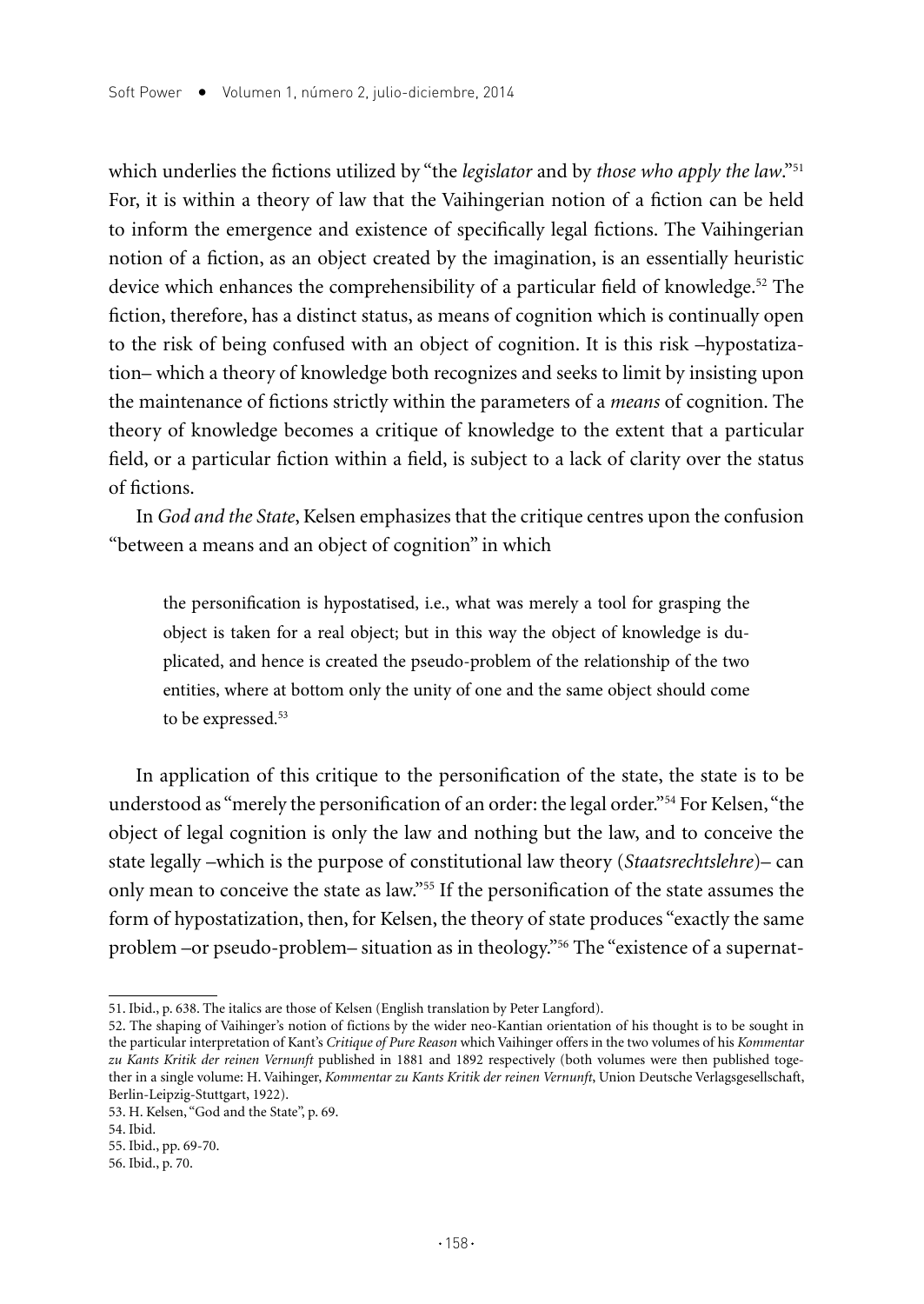ural God above and beyond the universe", thus finds its parallel in "the transcendence of the state vis-à-vis the law, in the existence, or more exactly the pseudo-existence, of a metalegal, supralegal state."57

The parallelism is evident in the notion of state sovereignty –"If the sovereignty of the state is interpreted as a power, so power it is likewise which every theology declares to be the essence of its God, and which, exalted to absolute omnipotence, is also proclaimed of the state."58 This omnipotence has, initially, a normative sense – "the legal order can incorporate any desired content" – but has the tendency to proceed to naturalization: "to confuse the power of the state, which as a legal power is a potential for validity, with a natural source of efficacy, a psycho-physical force."59 From the epistemological perspective of legal cognition, "two mutually distinct and independent systems, God and the world, the state and the law, make their appearance within one and the same sphere of knowledge, whereas the inherent tendency of all knowledge is towards systematic unity."60

This perspective enables the difficulty or problem to be conceived as "the common pseudo-problem of the relationship between a system and its hypostatization (a relationship being conceivable only *within* the system)" with the same "solution."61 The "solution" entails the notion of "self-limitation and self-obligation" of God and of the state $62$ 

The separation of law and state is situated within a unity by the transformation of "a logical postulate" "into a political postulate."<sup>63</sup> In this transformation, the notion of unity is transformed from that of necessity to that of contingency –historical development with its conclusion in "the modern constitutional state."<sup>64</sup> For Kelsen, unity can only be conceived "as a conceptual reality, independent of all historical development, the union of state and law can be no historical fact, and every state, even the absolute police state, must be a legal order."65

The dualism of state and law is both "a contradiction in the logically systematic sense and the source of a political-legal abuse."66 At this level, "it becomes the dualism of two

- 59. Ibid.
- 60. Ibid., p. 72. 61. Ibid., p. 73.
- 62. Ibid.
- 63. Ibid., p. 75.
- 64. Ibid.
- 65. Ibid.
- 66. Ibid.

<sup>57.</sup> Ibid.

<sup>58.</sup> Ibid., p. 71.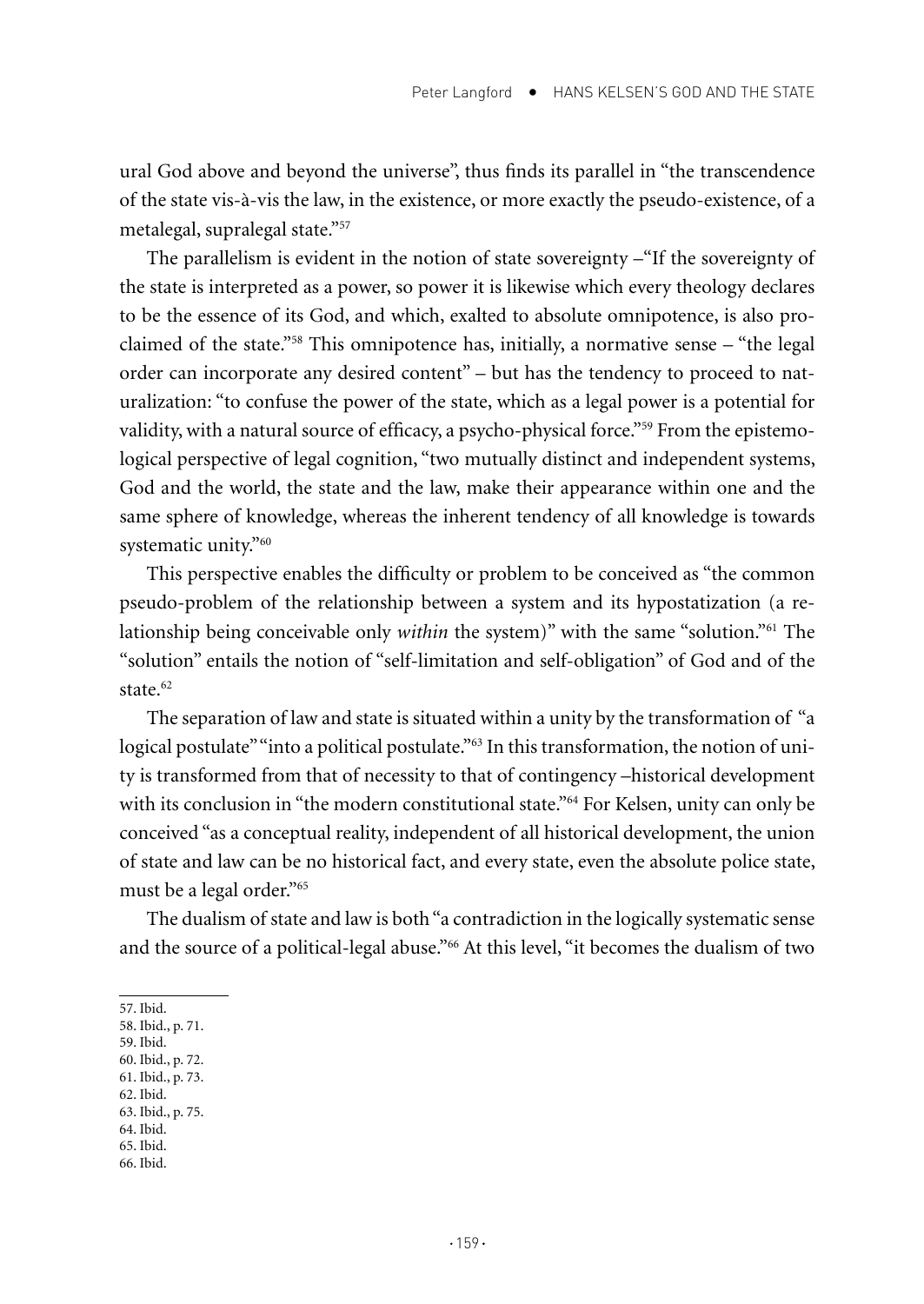different and mutually contradictory norm-systems, of which one, under the names of 'state', reason or interest of state (also public welfare, public 'law'), is then repeatedly brought to bear whenever the other, namely 'positive' law, leads to a consequence unwelcome to the rulers, who are in truth identical with this 'state'."67

Here, for Kelsen, the question of imputation arises. The question of the nature of the state, from the perspective of legal cognition, becomes "under what conditions is a human action (and only the acts of individuals are initially there to be explained) to be attributed, not the agent himself, but to an entity, the state, conceived to be 'behind' him, under what conditions are human acts to be interpreted as acts of state?"<sup>68</sup>

For legal cognition, "the criterion for ascription to the state can only be a legal one."<sup>69</sup> Hence, an individual action can be comprehended as an action of the state if and only if "it is qualified in a specific manner by a legal norm, [and, therefore,] if decreed in the system of the legal order."<sup>70</sup> Imputation, as legal cognition of an individual action as an action of the state, "is simply an expression for the unity of this order, the legal order. To apprehend an act legally, especially an act of state, is to apprehend it as a determinately qualified content of the legal order."71

Legal cognition, in its separation from politics, and, in particular, through the notion of imputation, reveals that those acts "not covered by the legal order" and ascribed to the state as "an order different from the positive legal one" must then construe "law out of non-law, and a legal act out of a naked act of power."72 The possibility of unity –as "the juxtaposition of two systems independent of each other"– "an excursion beyond nature", "a supernatural order of the divine will beyond nature", reveals the parallelism in method of theology and of state-theory.<sup>73</sup> For Kelsen, "the method of state-theory, which, with its supralegal system of a meta- or supra-legal state distinct from the system of law, endeavours to render the legally unintelligible intelligible nonetheless –in a legal manner– and to secure belief in a legal miracle, exactly as theology does with a natural one."74

The revelation that this "other-than-legal-state" is "merely the expression of certain political postulates extending beyond the positive legal order", then leads to the further

- 72. Ibid., p. 77.
- 73. Ibid., p. 78.
- 74. Ibid.

<sup>67.</sup> Ibid., pp. 75-76.

<sup>68.</sup> Ibid., p. 76.

<sup>69.</sup> Ibid. 70. Ibid.

<sup>71.</sup> Ibid.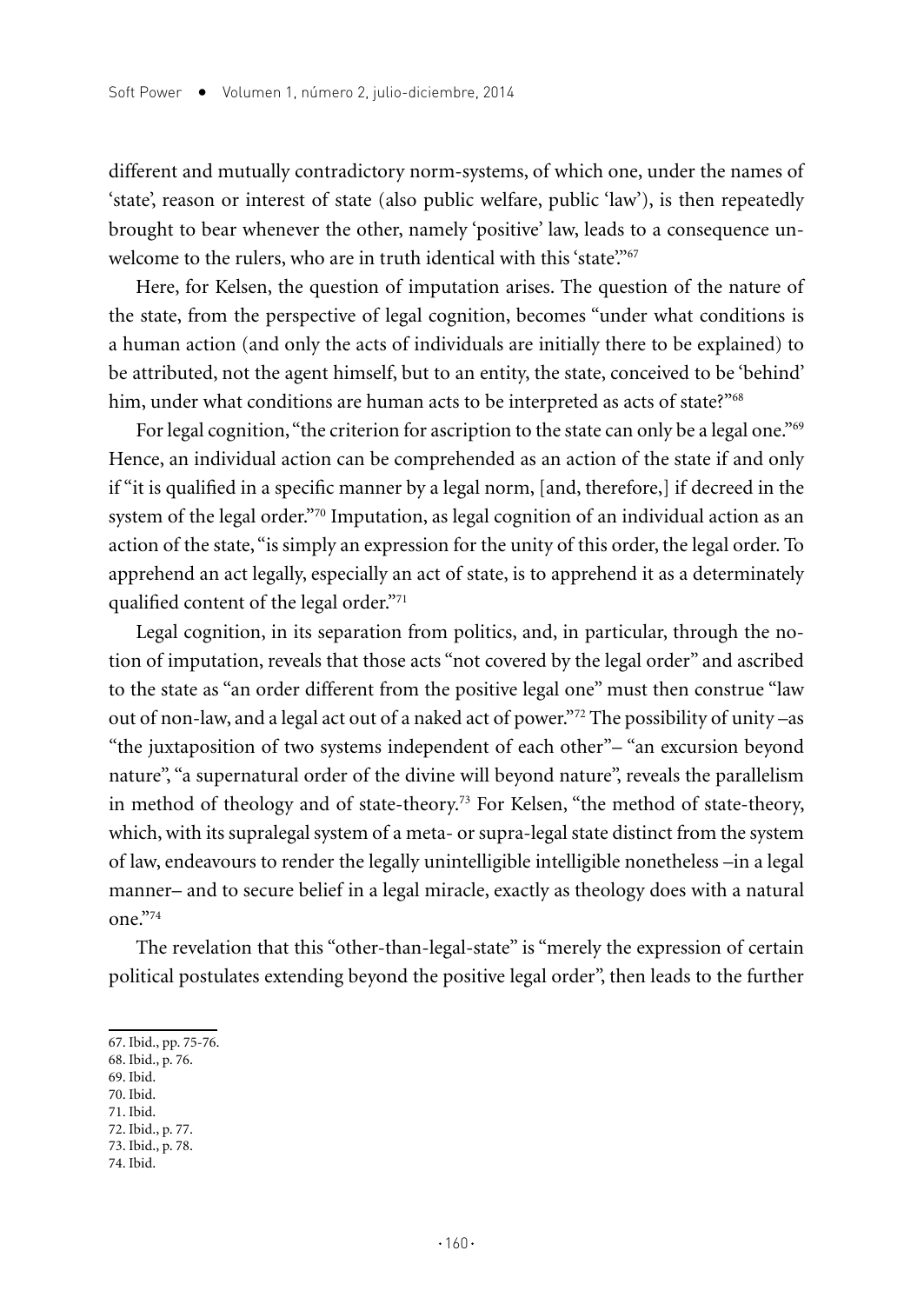parallelism of the presence of wrong within the "unitary person of the state"<sup>75</sup>: the simultaneous capacity for the state to will "both law and its negation."76 This introduces the parallelism with the theological problem of theodicy: "How can God, whose will is goodness, will sin and evil? And yet evil, too must be ascribed to Him, for nothing is possible without His will."<sup>77</sup>

The final parallelism is revealed in "the relationship between *God and man*, or *state*  and individual."<sup>78</sup> Here, the presence of man as a soul -"a spiritual being", "made in the image of God"79, finds its parallel, in the "person" of the "a specifically legal entity" created "after the image of the state."80 For Kelsen, it is "the aim of religious and political thinking alike to restore unity between the two opposite poles, and to portray their duality as really a unity"81, and this parallelism of aim is reflected in a parallelism of 'solutions': "either we start from the isolated individual in order to have him absorb the universe, or we start from the universe so that it may swallow up the individual. Individualism and universalism are the two primary schemata for religious and political theory […]."82

This parallelism leads Kelsen to consider the opposing parallelism of "*atheism* and *anarchism*"83 – the negative answer to the existence of God and state. Here, Kelsen regards both positions as separable into a critique of knowledge and an ethico-political position, and it is this separability which distinguishes Kelsen's critique of knowledge, as legal cognition, from the ethico-political variants of both atheism and anarchism. Kelsen defines his position as that of a methodological or "epistemic" atheism and anarchism.84 The methodological position confines negation to cognition, but does not proceed to the question, which is the ethico-political one, of whether God or the state *ought* to exist.

The limitation to methodological or epistemic anarchism –"a reduction of the concept of the state to the concept of law"– produces "a negative ethico-political effect."85 It dissolves the concept of the state as "an absolute reality", and, in this dissolution, pro-

75. Ibid.

- 76. Ibid.
- 77. Ibid.
- 78. Ibid., p. 79. 79. Ibid.
- 80. Ibid.
- 81. Ibid., p. 80.
- 82. Ibid.
- 83. Ibid.
- 84. Ibid., p. 81.
- 85. Ibid.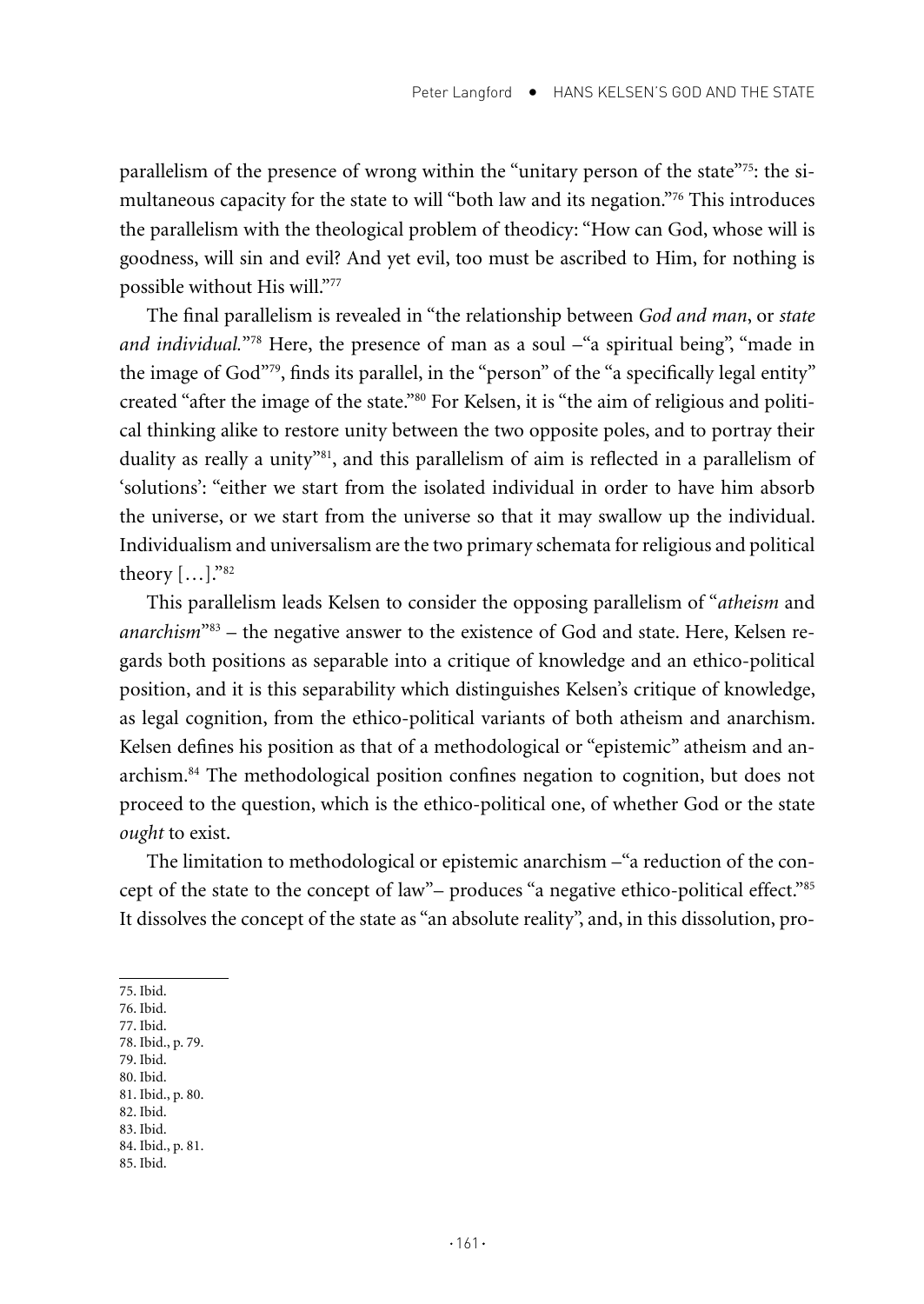duces the awareness that the "state is a human artefact, made by men for men, and hence that nothing can be deduced *against* man from the nature of the state."86 It demonstrates that the state is a legal order "whose content is changeable and can always be changed, and thus concedes to the state no other criterion beyond the formal character of a supreme coercive order."87 In this, effect, however, it remains a negative theory, a "*pure* theory of law", as it merely undermines "one of the most politically effective obstacles which at all times has been laid in the path of reforming the state in the interests of the ruled."88

The "*purely legal theory* of the state", as a "*stateless theory of the state*", resulting from the critique of knowledge, produced by legal cognition, is, for Kelsen, the sole path from theology to science.89 This path, is the passage from substance to function in which "the reduction of the supralegal concept of the state to the concept of law [is] the indispensable precondition for the development of a genuine science of law, as a *science of positive law* purified of all natural law."<sup>90</sup> Here, the pure theory of law is a pure theory of the state, "because a theory of the state is possible only as a theory of state-law, while all law is state-law, because every state is a legal state."<sup>91</sup>

## **The methodological limitation of ethico-political anarchism: Bakunin in the text of Kelsen**

The appearance of anarchism in the final part of Kelsen's, and the methodological regulation of its negation of God and the State, indicates, together with the same title of Kelsen's text and that of Bakunin's posthumous text, indicates the potential for the recognition of the implicit presence of Bakunin, as intertext, within Kelsen's text.

The methodological regulation, as the limitation of the critical aim of legal cognition to 'epistemic anarchism', when placed into relation with Bakunin's text, enables a fuller comprehension of its effect upon the materialism which underlies Bakunin's anarchism. The detachment, by Kelsen, of the epistemic from the ethico-political, undermines the unity which Bakunin holds to exist, between the faculties of "*the power to* 

- 88. Ibid.
- 89. Ibid.

<sup>86.</sup> Ibid.

<sup>87.</sup> Ibid.

<sup>90.</sup> Ibid., p. 82.

<sup>91.</sup> Ibid.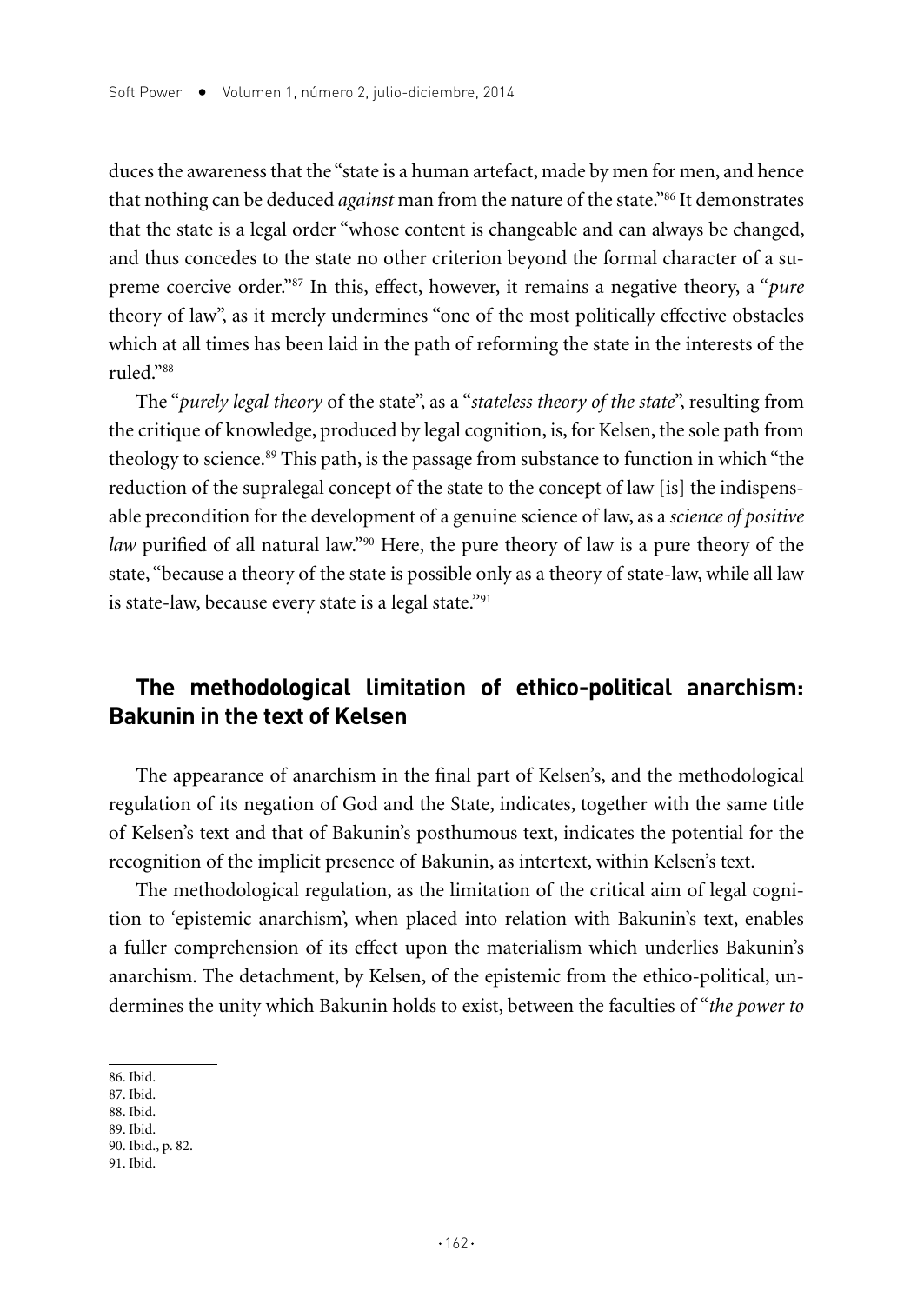*think* and the *desire to rebel*."92 This, in turn, affects their expression, as the progressive development of the social world, by negation: the "deliberate and gradual negation of the animal element in man [which as both natural and rational] constitutes and creates the ideal, the world of intellectual and moral convictions, ideas."93

Kelsen's methodological precautions reduce Bakunin's "three essential conditions of all human development"94 –human animality, thought and rebellion– to thought alone as science. The reduction is then accompanied by an internal distinction, within the sciences, between natural –psycho-biological– and legal science. Kelsen thereby detaches legal science from any association with the natural laws, and their associated development, of the natural sciences. This dissociation necessarily affects Bakunin's insistence upon the "inevitable power of the natural laws which manifest themselves in the necessary concatenation and succession of phenomena in the physical and social worlds."<sup>95</sup> For, it disconnects these natural, inherent laws from any necessary connection with their recognition and application "on an ever extending scale in conformity with the object of collective and individual emancipation or humanization which he pursues."96 Rather, for Kelsen, the purpose of science, of which legal science is an aspect, is the transition from the language of substance to the language of function –the purification of the conceptual language of the particular science from any potential parallelism with theology. In this transition, the effect of the recognition and application of scientific language is limited to the particular science itself.

The primacy which Kelsen accords to the critique of knowledge and, in particular, legal cognition, conceives the transition from the parallelism of theology and the theory of the state to reside in the correct understanding of personification. The attribution of a substantive identity to a concept is the misrecognition – hypostatization – of the concept. This is then to be contrasted with its scientific recognition as a purely functional term whose purpose is to encapsulate the unity of a particular order.

In contrast, the foundation of Bakunin's critique in materialism, entails that science is the "mental reproduction, as well-considered and systematic as possible, of the moral laws inherent in the material, intellectual, and moral life of both the physical and social worlds, these two worlds constituting, in fact, but one and the same natural world."<sup>97</sup>

96. Ibid., p. 29.

<sup>92.</sup> M. Bakunin, *God and the State*, p. 9.

<sup>93.</sup> Ibid.

<sup>94.</sup> Ibid., p. 12.

<sup>95.</sup> Ibid., p. 28.

<sup>97.</sup> Ibid., p. 34.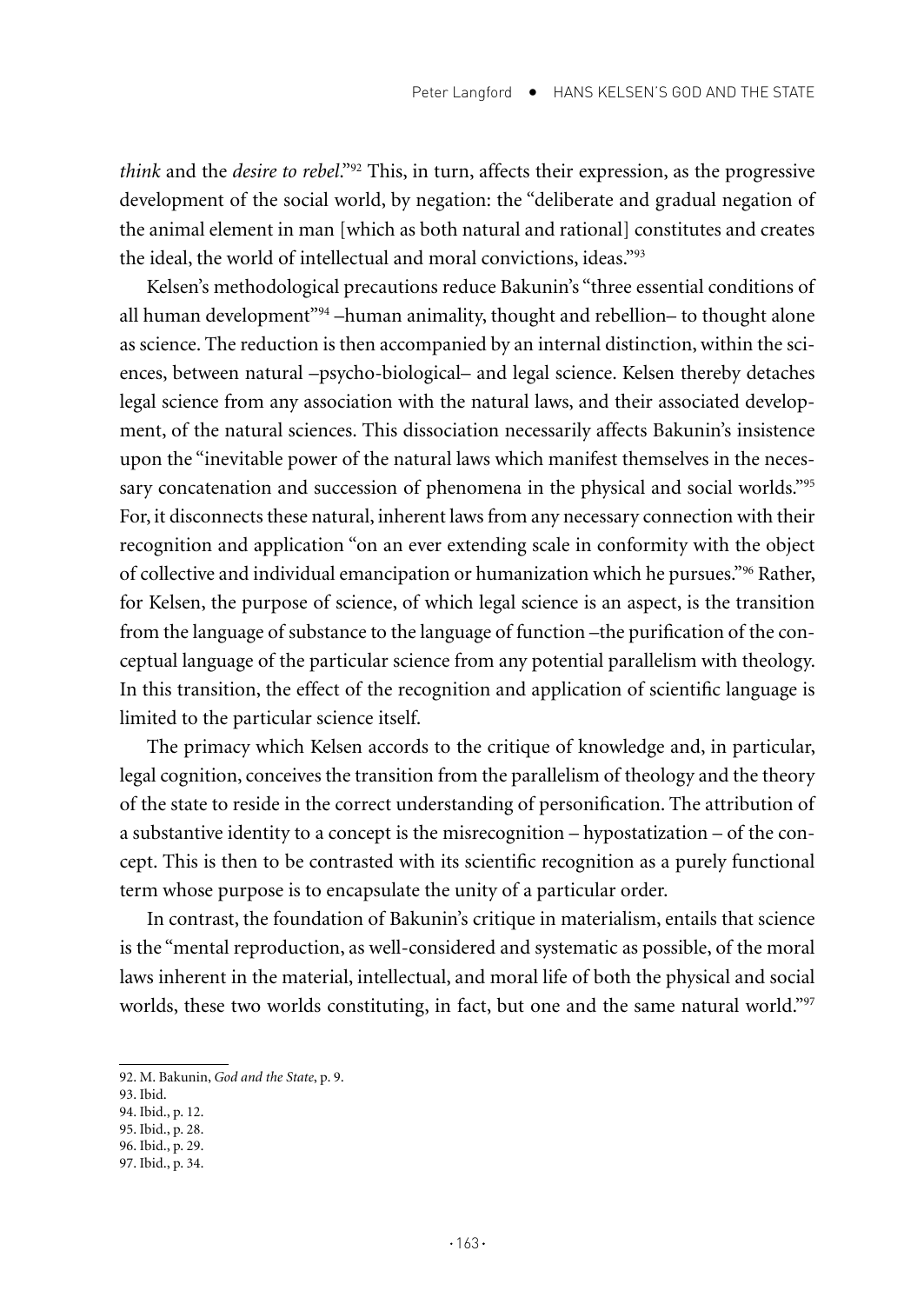This critique is also an immediate critique of authority, as it distinguishes this science of materialism which is "in harmony with human liberty", from all other forms of authority which are "false, arbitrary and fatal."98

In place of the demonstration of the Kelsenian parallelism between theology and the theory of the state, Bakunin's materialism demonstrates that the theological presupposition of God arises from idealism. In the exemplary form of Christianity, this idealism, constitutes itself through the reversal of materialism. The content of the natural and social world is defined as empty and imperfect in relation to the absolute and eternal concept of God. The opposition of an absolutely positive God and an absolutely negative world is solely a product of thought, but the logic of personification, is, for Bakunin, only an element of its "moral and social utility."99 The belief in God –the "triumphant stupidity of faith"100– rests on the avowal of that the individual is God's "creature and slave."101 The connection between God and the State, results from the question of how belief is to arise within a world which is essentially negative. The representation of God's presence/existence is through revelation, and it is from this dependence of belief upon revelation that institutions first arise.

For Bakunin,

whoever says revelation says revealers, messiahs, prophets, priests and legislators inspired by God himself: and these, once recognized as the representatives of divinity on earth, as the holy instructors of humanity, chosen by God himself to direct it on the path of salvation, necessarily exercise absolute power. All men owe them passive and unlimited obedience; for against the divine reason there is no human reason, and against the justice of God no terrestrial justice holds.<sup>102</sup>

Hence, "[s]laves of God, men must also be slaves of Church and State, *insofar as the State is consecrated by the Church*."103

The reference to the implicit, intertextual presence of Bakunin in Kelsen's text, enables the extension of the field or parameters of interpretation of Kelsen's text in order

<sup>98.</sup> Ibid.

<sup>99.</sup> Ibid., p. 13.

<sup>100.</sup> Ibid., p. 15.

<sup>101.</sup> Ibid., p. 24. 102. Ibid.

<sup>103.</sup> Ibid.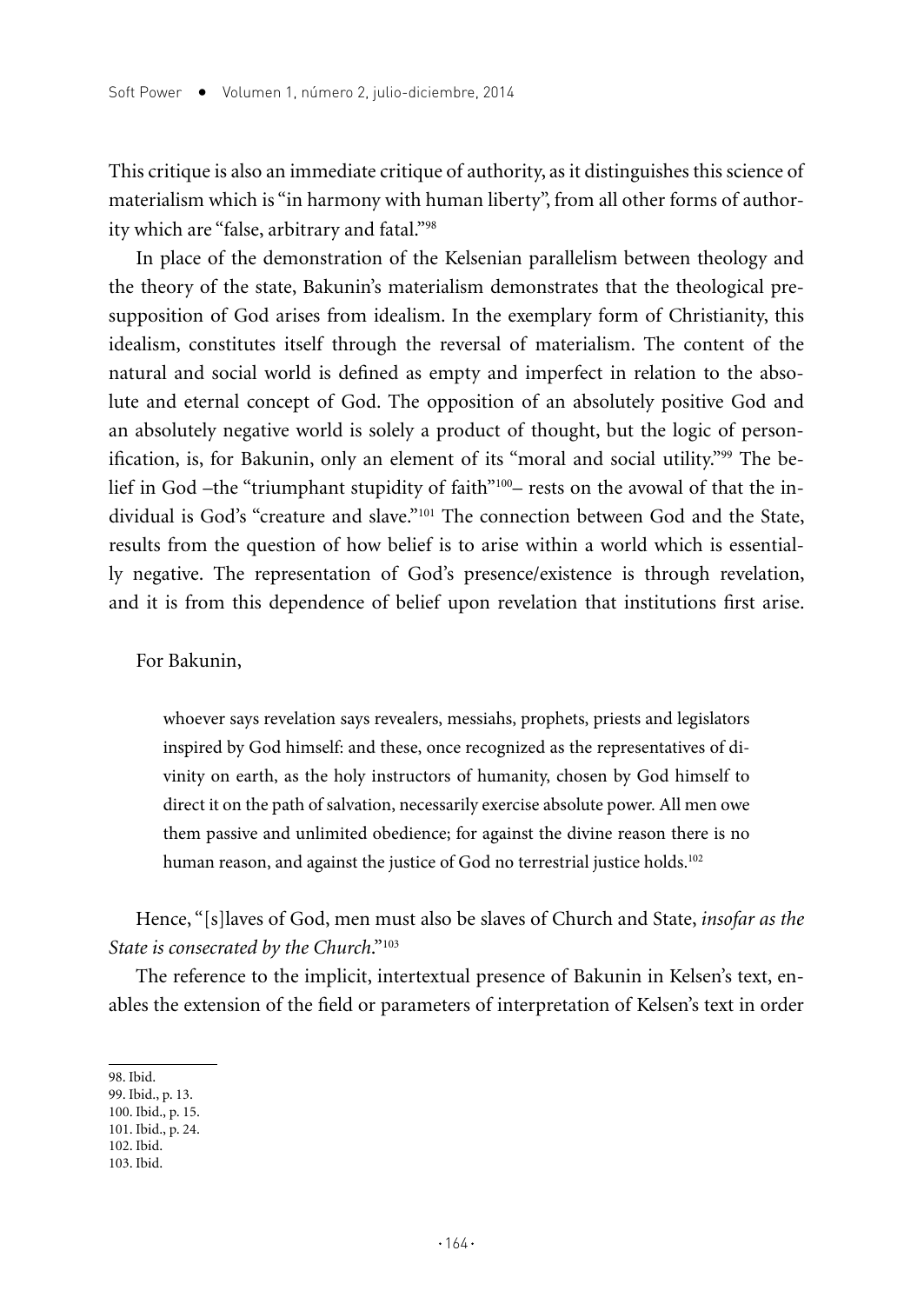to situate it in relation to Carl Schmitt and Walter Benjamin. In this manner, Kelsen's text can be seen to be in a middle position between Schmitt and Benjamin. In relation to Carl Schmitt, Kelsen's position is to be contrasted with the explicit and total rejection of Bakunin in the final section of Carl Schmitt's *Roman Catholicism and Political Form* (*Römischer Katholizismus und politische Form*) of 1923.104 Schmitt accords Bakunin the position of fundamental negativity, as the "naive berserker who was generations ahead of his time in the battle against the idea and the spirit"; and it is this position which prefigures the present economic-technical thinking, in which "[n]either persons nor things require a 'government'."<sup>105</sup> The prefigurative position which Bakunin occupies, extends to Bakunin's identification of the source of the "two great masses opposed to West European tradition and education"106, and, against which, the Roman Catholic Church must replicate its oppositional position of "first half of the nineteenth century": "that remote skirmish with Bakunin."107 In relation to Walter Benjamin, Kelsen's position is to be contrasted with the more diffuse, but nonetheless explicit filiation of an aspect of Benjamin's theoretical work with the anarchism of Bakunin.<sup>108</sup> This is evident, for example, in the 1929 essay on 'Surrealism', where the surrealists are attributed with a "radical concept of freedom" which, "[s]ince Bakunin, Europe has lacked": "They are the first ones to get rid of the liberal, moralistic-humanistic sclerotic ideal of freedom."109

This elaboration of the position of methodological anarchism, with which Kelsen's text concludes, can then situate this middle position as a reworking which circumscribes the tradition of Left Hegelianism (Feuerbach) with its political extension, or radicalization, in Bakunin. The political effects of Kelsen's 'epistemic anarchism' are those of the effect of the critique of knowledge: confined to undermining the understanding of the concept of the state as "an absolute reality."110

<sup>104.</sup> C. Schmitt, *Roman Catholicism and Political Form*, Greenwood Press, Westport (Ct.), 1996.

<sup>105.</sup> Ibid., p. 36.

<sup>106.</sup> Ibid., p. 38.

<sup>107.</sup> Ibid., p. 39.

<sup>108.</sup> The question of Benjamin's political position is, of course, complex, and it is not the intention here to seek to reduce it to a single source and to attribute this source to Bakunin. Rather, it is to indicate the distinctly different receptivity of Benjamin to Bakunin. The question of the wider relationship between Schmitt and Benjamin is also left deliberately unexamined by this comparison with Kelsen.

<sup>109.</sup> W. Benjamin, "Surrealism: The last snapshot of the European intelligentsia", in W. Benjamin, *Reflections: Essays, Aphorisms, Autobiographical Writings*, Schocken Books, New York, 1986, p. 189. The text of Benjamin's, *The Critique of Violence*, which is more directly contemporaneous with Kelsen's article, "God and the State", refers not to Bakunin, but to the work of Georges Sorel and Erich Unger.

<sup>110.</sup> H. Kelsen, "God and the State", p. 81.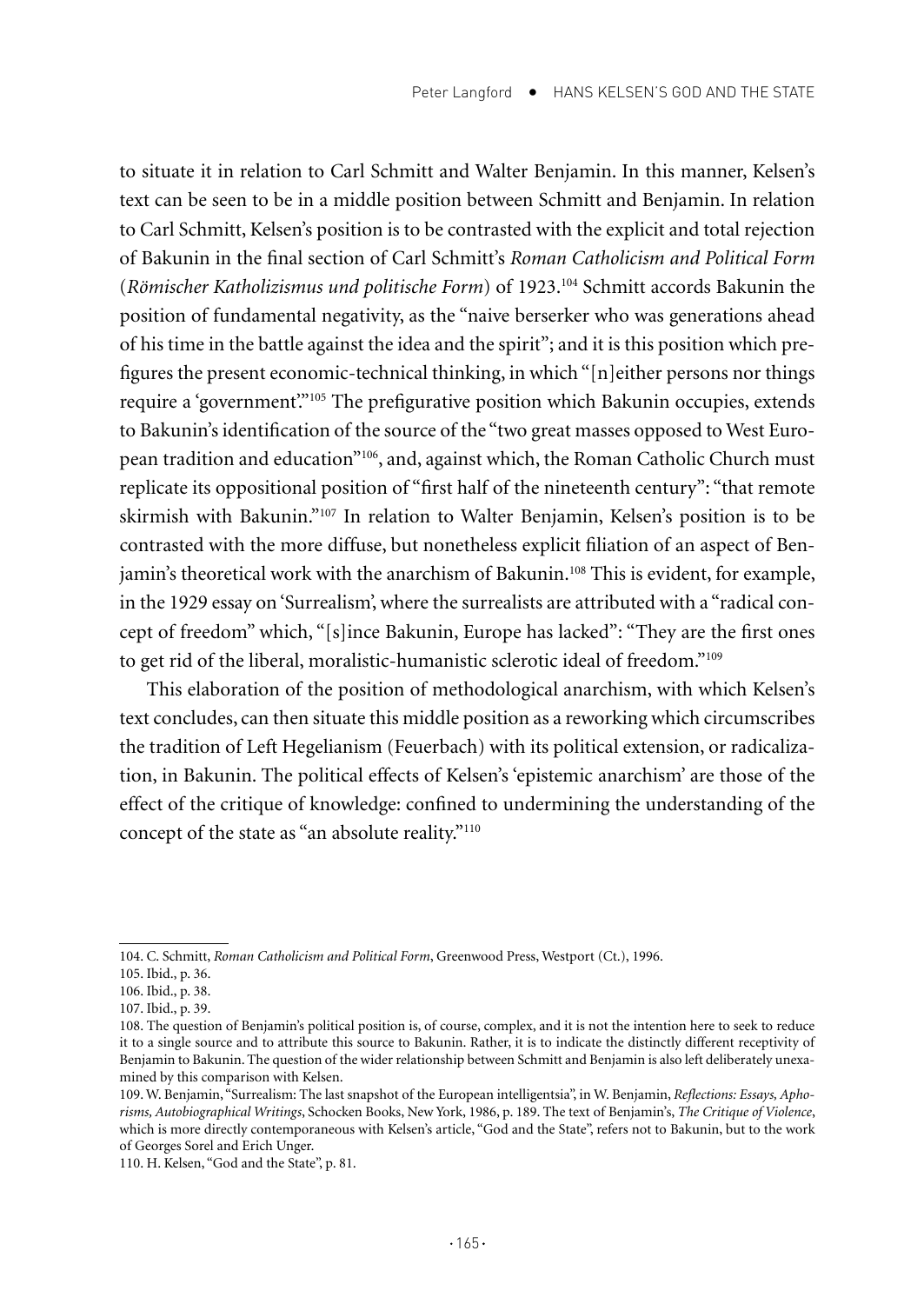#### **The pre-figuration of the question of law and life**

The methodological anarchism of Kelsen's approach holds that the separation of law from any ground or foundation for law other than law itself is "the indispensible precondition for the development of a genuine science of law, as a *science of positive law* purified of all natural law."111 This methodological precondition which operates to confine the science of law to a system of legal norms prefigures the question of the relationship between law and life, which has become a prominent element of contemporary Italian thought concerning the notion of biopolitics.

Kelsen's text prefigures this reflection on biopolitics when the text's methodological procedure is comprehended as a separation of law from life. In this separation, life, as the realm or domain of nature, is accorded a natural, physio-psychological causality, from which only a science of biology or psychology can arise. The science of this natural causality reveals a regularity which cannot provide anything other than a deficient or inauthentic normativity.

Hence, the 'sensuous materialism' of Feuerbach and the 'entirely material being' of Bakunin (*God and the State*) cannot provide, due to their natural foundation, a genuine science of law. For law, from the perspective of legal cognition, cannot be produced by anything other than itself.

The methodological structure, therefore, achieves a double marginalization of the materialism of Bakunin. The science which reproduces the laws of the natural and social world is only recognized insofar as it pertains to the natural world, and its extension to the social world is disqualified. The laws of the social world are only conceivable as a legal science, and, as such, refer to the unity of a legal order, as the "unity of state and law."112 This unity is situated outside any conception of "historical development", and is not dependent upon fulfilment "as a historical fact."113 Rather, this unity of state and law "must be recognised as a conceptual reality, independent of all historical development."114

The primacy accorded by Kelsen to legal science entails that the further development of Bakunin's notion of science, in *God and the State*, becomes unintelligible. The retrieval of this further development, however, produces a stronger sense of the pre-figuration

113. Ibid.

<sup>111.</sup> Ibid., p. 82.

<sup>112.</sup> Ibid., p. 75.

<sup>114.</sup> Ibid.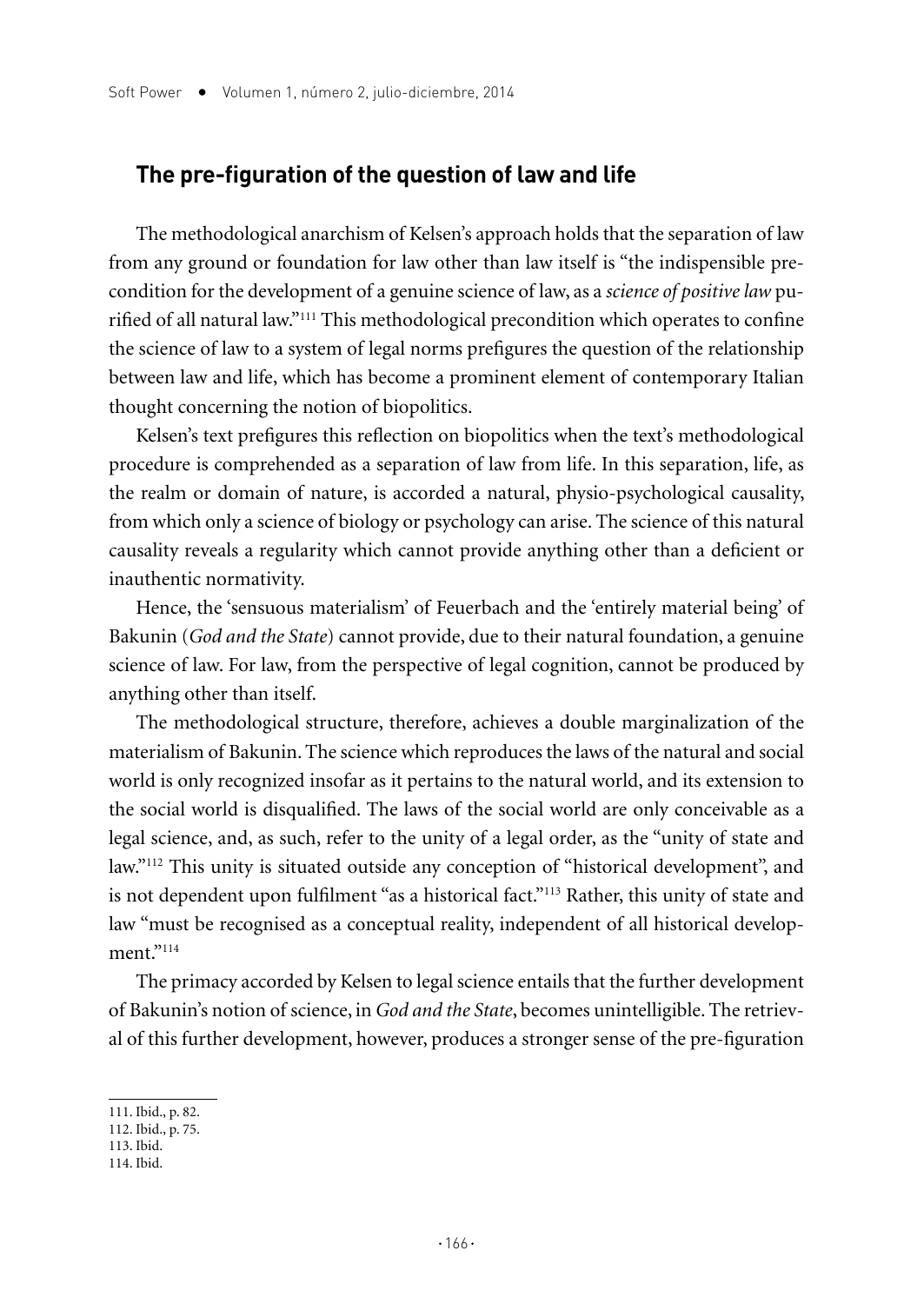of the question of the separation of law and life in Kelsen's text. For Bakunin, science, while expressing, as mental reproduction, the inherent laws of natural and social reality, remains an "ideal reproduction, reflected or mental."115 This "impersonal, general, abstract, insensible" character of science is to be contrasted with "[l]ife."116 It is life which "is wholly fugitive and temporary, but also wholly palpitating with reality and individuality, sensibility, sufferings, joys, aspirations, needs and passions."117 The contrast is also, for Bakunin, the primacy of life over science: "[s]cience creates nothing, it establishes and recognizes only the creations of life."118 This, in turn, accords science the role "to enlighten life, not to govern it."<sup>119</sup> Here, Bakunin then requires, for this role of science to be achieved, that "while continuing to concern itself exclusively with general causes, the conditions and fixed relations of individuals and things, it will become one in fact with the immediate and real life of all individuals."120

The retrieval of this aspect of Bakunin's conception of science in its relation to life enables Kelsen's methodological approach –legal cognition– to be understood as predicated upon the separation of law from life. It allows the text to be viewed as initiating a path of legal thought which, in its separation of nature and normativity, creates a theory of law, as a hierarchical order of legal norms located, in relation to the human individual, as an external order of constraint/coercion (*Zwangsordnung*). This theory of positive law, as a pure theory of law whose purity rests upon this separation of nature and normativity, finds its preliminary outlines and orientation in Kelsen's "God and the State".

The emphasis upon the presence of Bakunin, as intertext, enables Kelsen's essay to be set within the interpretative perspective of Roberto Esposito's *Bíos*, as a normativism which results in "autonomizing and almost purifying the norm in an obligation always more separate from the facticity of life."121 However, one should note that, for Esposito, in contrast to the position adopted here, it is Kelsen and Schmitt who represent the two complementary sides –normativism and decisionism– of which the "modern philosophical-juridical debate" is comprised.<sup>122</sup> The repetition of this "topological contrast" is one in which "politics and law, decision and the norm [...] [are]

<sup>115.</sup> M. Bakunin, *God and the State*, p. 55.

<sup>116.</sup> Ibid.

<sup>117.</sup> Ibid.

<sup>118.</sup> Ibid. 119. Ibid.

<sup>120.</sup> Ibid., p. 62.

<sup>121.</sup> R. Esposito, *Bíos: Biopolitics and Philosophy*, University of Minnesota Press, Minneapolis, 2008, p. 184.

<sup>122.</sup> Ibid., p. 25.